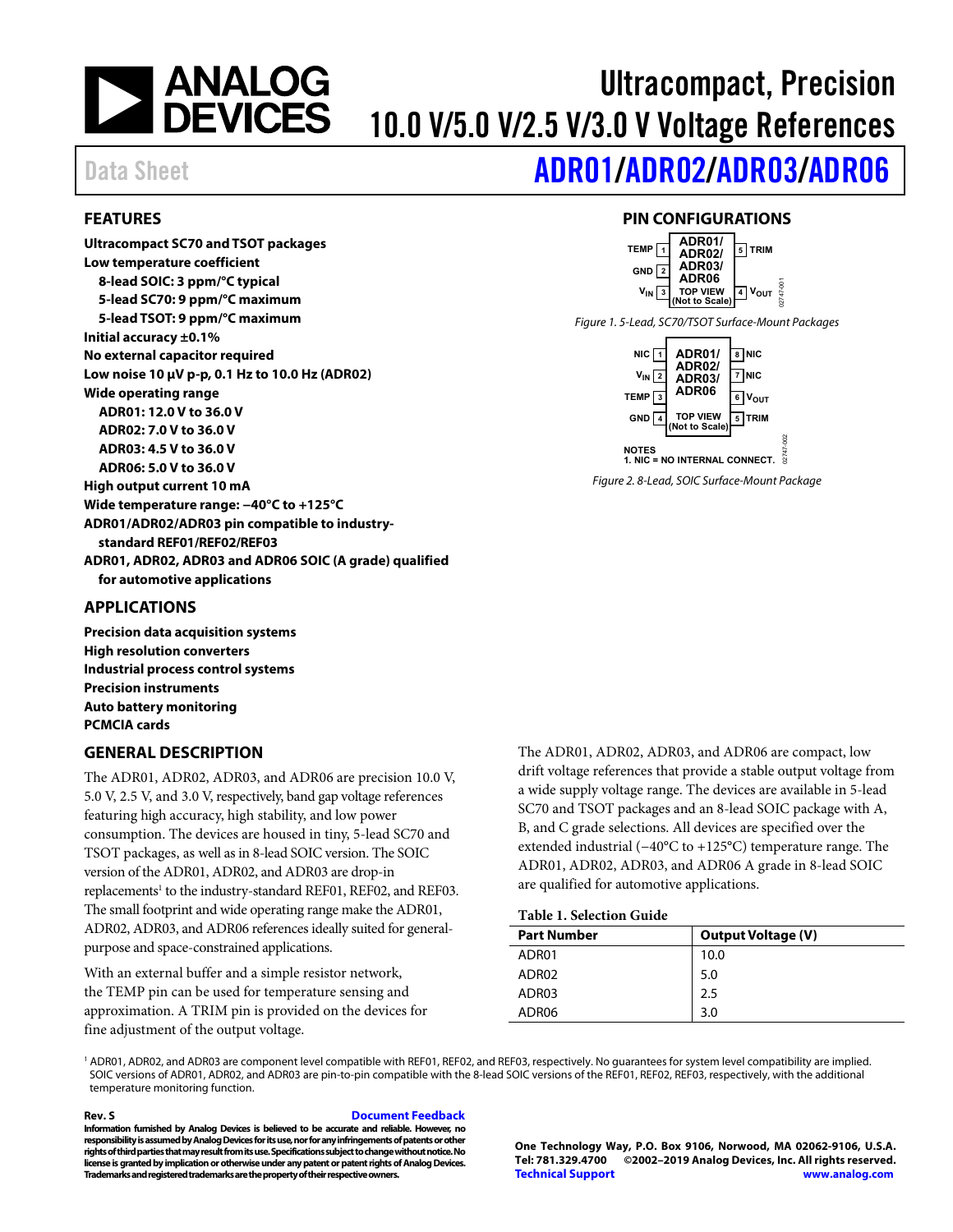# [ADR01](https://www.analog.com/ADR01?doc=ADR01_02_03_06.pdf)[/ADR02](https://www.analog.com/ADR02?doc=ADR01_02_03_06.pdf)[/ADR03](https://www.analog.com/ADR03?doc=ADR01_02_03_06.pdf)[/ADR06](https://www.analog.com/ADR06?doc=ADR01_02_03_06.pdf) data Sheet

# TABLE OF CONTENTS

<span id="page-1-0"></span>

#### **11/2011—Rev. P to Rev. Q**

| Precision Current Source with Adjustable Output 17 |
|----------------------------------------------------|
| Programmable 4 mA to 20 mA Current Transmitter 18  |
|                                                    |
|                                                    |
|                                                    |
|                                                    |
|                                                    |

#### **10/2011 Rev. O to Rev. P**

| Changes to Features Section, Applications Section, and General |
|----------------------------------------------------------------|
|                                                                |
| Changes to ADR01 Electrical Characteristics Section            |
|                                                                |
| Changes to ADR02 Electrical Characteristics Section            |
|                                                                |
| Changes to ADR03 Electrical Characteristics Section            |
|                                                                |
| Changes to ADR06 Electrical Characteristics Section            |
|                                                                |
|                                                                |
|                                                                |

#### **10/2010—Rev. N to Rev. O**

| Deleted Negative Reference Section and Figure 38  16 |  |
|------------------------------------------------------|--|
|                                                      |  |

#### **7/2010—Rev. M to Rev. N**

#### **4/2010—Rev. L to Rev. M**

| Changes to Features Section and General Description Section 1 |  |
|---------------------------------------------------------------|--|
|                                                               |  |
|                                                               |  |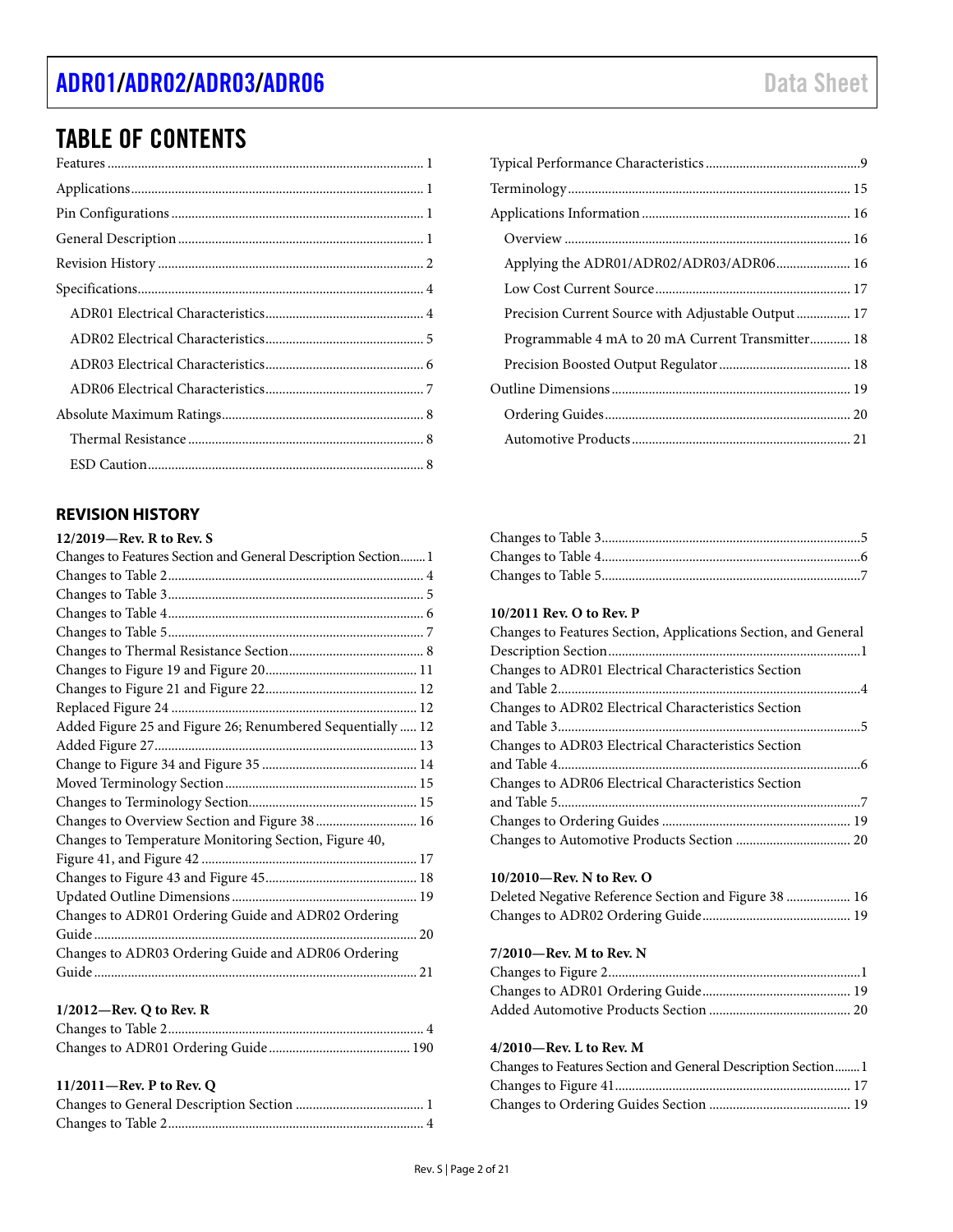### **12/2008—Rev. K to Rev. L**

| Added Input and Output Capacitors Section 15 |  |
|----------------------------------------------|--|

#### **2/2008—Rev. J to Rev. K**

#### **3/2007—Rev. I to Rev. J**

| Changes to Temperature Monitoring Section 15 |  |
|----------------------------------------------|--|
|                                              |  |

### **7/2005—Rev. H to Rev. I**

#### **12/2004—Rev. G to Rev. H**

|--|--|--|--|

#### **9/2004—Rev. F to Rev. G**

#### **7/2004—Rev. E to Rev. F**

| Changes to ADR02 Electrical Characteristics, Table 2  4 |  |
|---------------------------------------------------------|--|
|                                                         |  |

### **2/2004—Rev. D to Rev. E**

### **8/2003—Rev. C to Rev D**

### **6/2003—Rev. B to Rev C**

| Addition of Dice Electrical Characteristics and Layout  6 |  |
|-----------------------------------------------------------|--|
|                                                           |  |
|                                                           |  |
|                                                           |  |
|                                                           |  |

### **2/2003—Rev. A to Rev. B**

### **12/2002—Rev. 0 to Rev. A**

| Changes to Absolute Maximum Ratings Section  4 |  |
|------------------------------------------------|--|
|                                                |  |
|                                                |  |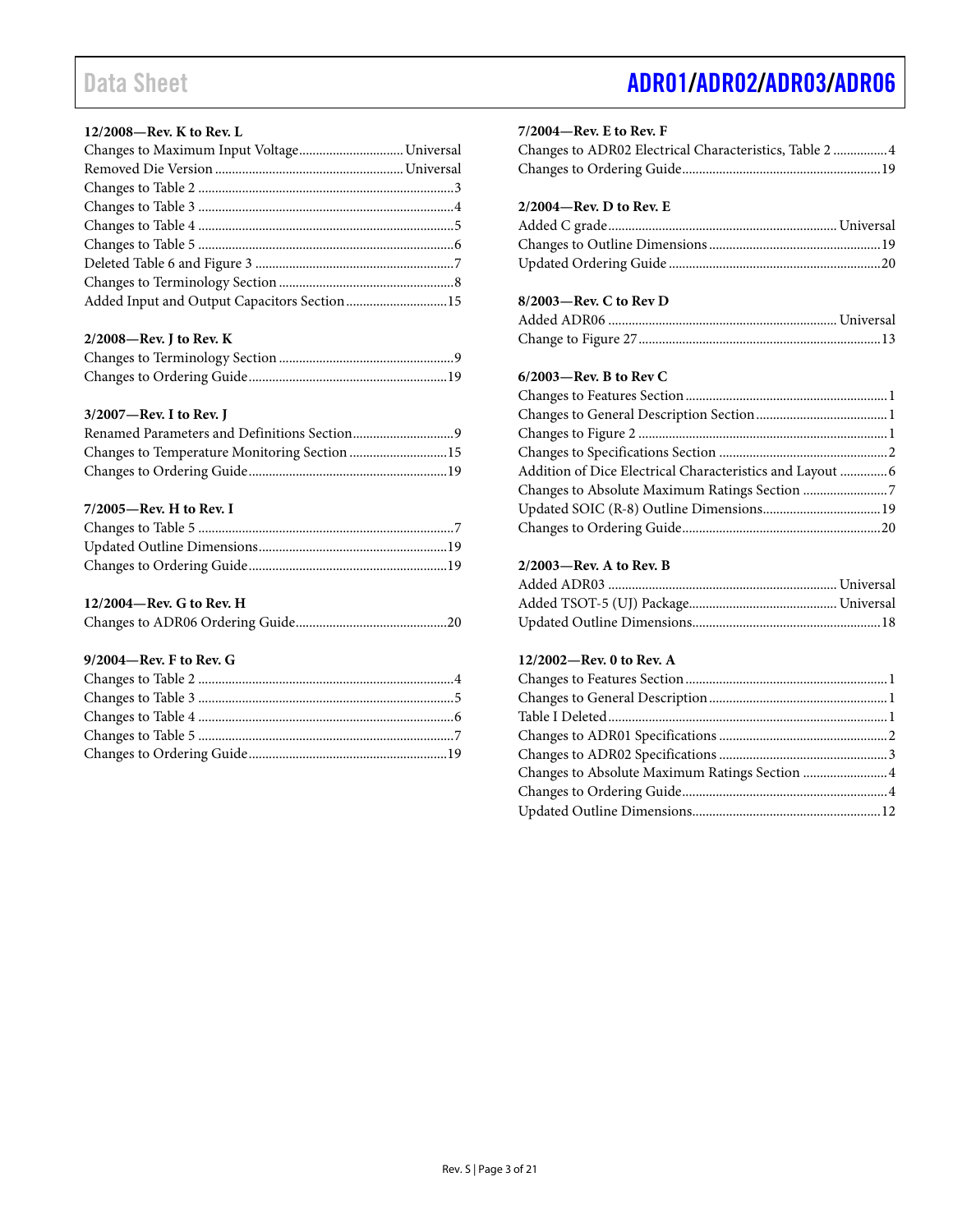# <span id="page-3-0"></span>**SPECIFICATIONS**

### <span id="page-3-1"></span>**ADR01 ELECTRICAL CHARACTERISTICS**

 $V_{\text{IN}}$  = 12.0 V to 36.0 V,  $V_{\text{IN}}$  = 12.0 V to 24.0 V for ADR01WARZ, T<sub>A</sub> = 25°C, unless otherwise noted.

### **Table 2.**

| <b>Parameter</b>                 | Symbol                                | <b>Test Conditions/Comments</b>                                                                             | Min            | <b>Typ</b>     | <b>Max</b>   | Unit                |
|----------------------------------|---------------------------------------|-------------------------------------------------------------------------------------------------------------|----------------|----------------|--------------|---------------------|
| <b>OUTPUT VOLTAGE</b>            | V <sub>o</sub>                        | A and C grades                                                                                              | 9.990          | 10.000         | 10.010       | $\vee$              |
|                                  |                                       | <b>B</b> grade                                                                                              | 9.995          | 10.000         | 10.005       | $\mathsf{V}$        |
|                                  |                                       | ADR01WARZ                                                                                                   | 9.986          | 10.000         | 10.014       | V                   |
| <b>INITIAL ACCURACY</b>          | <b>VOFRR</b>                          | A and C grades                                                                                              | $-10$          |                | $+10$        | mV                  |
|                                  |                                       |                                                                                                             | $-0.1$         |                | $+0.1$       | $\%$                |
|                                  |                                       | <b>B</b> grade                                                                                              | $-5$           |                | $+5$         | mV                  |
|                                  |                                       |                                                                                                             | $-0.05$        |                | $+0.05$      | $\%$                |
|                                  |                                       | ADR01WARZ                                                                                                   | $-14$          |                | $+14$        | mV                  |
|                                  |                                       |                                                                                                             | $-0.14$        |                | $+0.14$      | $\frac{0}{0}$       |
| TEMPERATURE COEFFICIENT          | <b>TCV</b> <sub>o</sub>               | A grade, 8-lead SOIC, $-40^{\circ}$ C < T <sub>A</sub> < $+125^{\circ}$ C                                   |                | 3              | 10           | ppm/°C              |
|                                  |                                       | A grade, 5-lead TSOT, $-40^{\circ}$ C $< T_A < +125^{\circ}$ C                                              |                |                | 25           | ppm/°C              |
|                                  |                                       | A grade, 5-lead SC70, $-40^{\circ}$ C < T <sub>A</sub> < $+125^{\circ}$ C                                   |                |                | 25           | ppm/°C              |
|                                  |                                       | B grade, 8-lead SOIC, $-40^{\circ}$ C < T <sub>A</sub> < $+125^{\circ}$ C                                   |                | 1              | 3            | ppm/°C              |
|                                  |                                       | B grade, 5-lead TSOT, $-40^{\circ}$ C < T <sub>A</sub> < $+125^{\circ}$ C                                   |                |                | 9            | ppm/°C              |
|                                  |                                       | B grade, 5-lead SC70, $-40^{\circ}$ C < T <sub>A</sub> < $+125^{\circ}$ C                                   |                |                | 9            | ppm/°C              |
|                                  |                                       | C grade, 8-lead SOIC, $-40^{\circ}$ C < T <sub>A</sub> < $+125^{\circ}$ C                                   |                | 10             | 40           | ppm/°C              |
| <b>DROPOUT VOLTAGE</b>           | $V_{DO}$                              |                                                                                                             | $\overline{2}$ |                |              | $\vee$              |
| <b>LINE REGULATION</b>           | $\Delta V_O / \Delta V_{IN}$          | $V_{IN}$ = 12.0 V to 36.0 V, V <sub>IN</sub> = 12.0 V to 26.0 V for<br>ADR01WARZ, -40°C < TA < +125°C       |                | $\overline{7}$ | 30           | ppm/V               |
| <b>LOAD REGULATION</b>           | $\Delta V_O / \Delta I_{\text{LOAD}}$ | Load current ( $I_{LOAD}$ ) = 0 mA to 10 mA, $-40^{\circ}$ C <<br>$T_A < +125$ °C, V <sub>IN</sub> = 15.0 V |                | 40             | 70           | ppm/mA              |
| QUIESCENT CURRENT                | $I_{IN}$                              | No load, -40°C < TA < +125°C                                                                                |                | 0.65           | $\mathbf{1}$ | mA                  |
| <b>VOLTAGE NOISE</b>             | $e_{Np-p}$                            | 0.1 Hz to 10.0 Hz                                                                                           |                | 20             |              | µV p-p              |
|                                  |                                       |                                                                                                             |                | $\overline{2}$ |              | ppm p-p             |
| <b>VOLTAGE NOISE DENSITY</b>     | e <sub>N</sub>                        | 1 kHz                                                                                                       |                | 475            |              | $nV/\sqrt{Hz}$      |
| <b>TURN-ON SETTLING TIME</b>     | tR                                    |                                                                                                             |                | 4              |              | μs                  |
| LONG-TERM STABILITY <sup>1</sup> | Δ VOUT LTD                            | 1000 hours                                                                                                  |                | 50             |              | ppm                 |
| <b>OUTPUT VOLTAGE HYSTERESIS</b> | $\Delta V_{\text{OUT\_HYS}}$          |                                                                                                             |                | 70             |              | ppm                 |
| RIPPLE REJECTION RATIO           | <b>RRR</b>                            | Input frequency $(f_{IN}) = 10$ kHz                                                                         |                | $-75$          |              | dB                  |
| <b>SHORT CIRCUIT TO GND</b>      | $I_{SC}$                              |                                                                                                             |                | 30             |              | mA                  |
| <b>TEMPERATURE SENSOR</b>        |                                       |                                                                                                             |                |                |              |                     |
| Voltage Output at TEMP Pin       | <b>VTEMP</b>                          |                                                                                                             |                | 550            |              | mV                  |
| <b>Temperature Sensitivity</b>   | <b>TCVTEMP</b>                        |                                                                                                             |                | 1.96           |              | $mV$ <sup>o</sup> C |

<sup>1</sup> The long-term stability specification is noncumulative. The drift in subsequent 1000 hour periods is significantly lower than in the first 1000 hour period.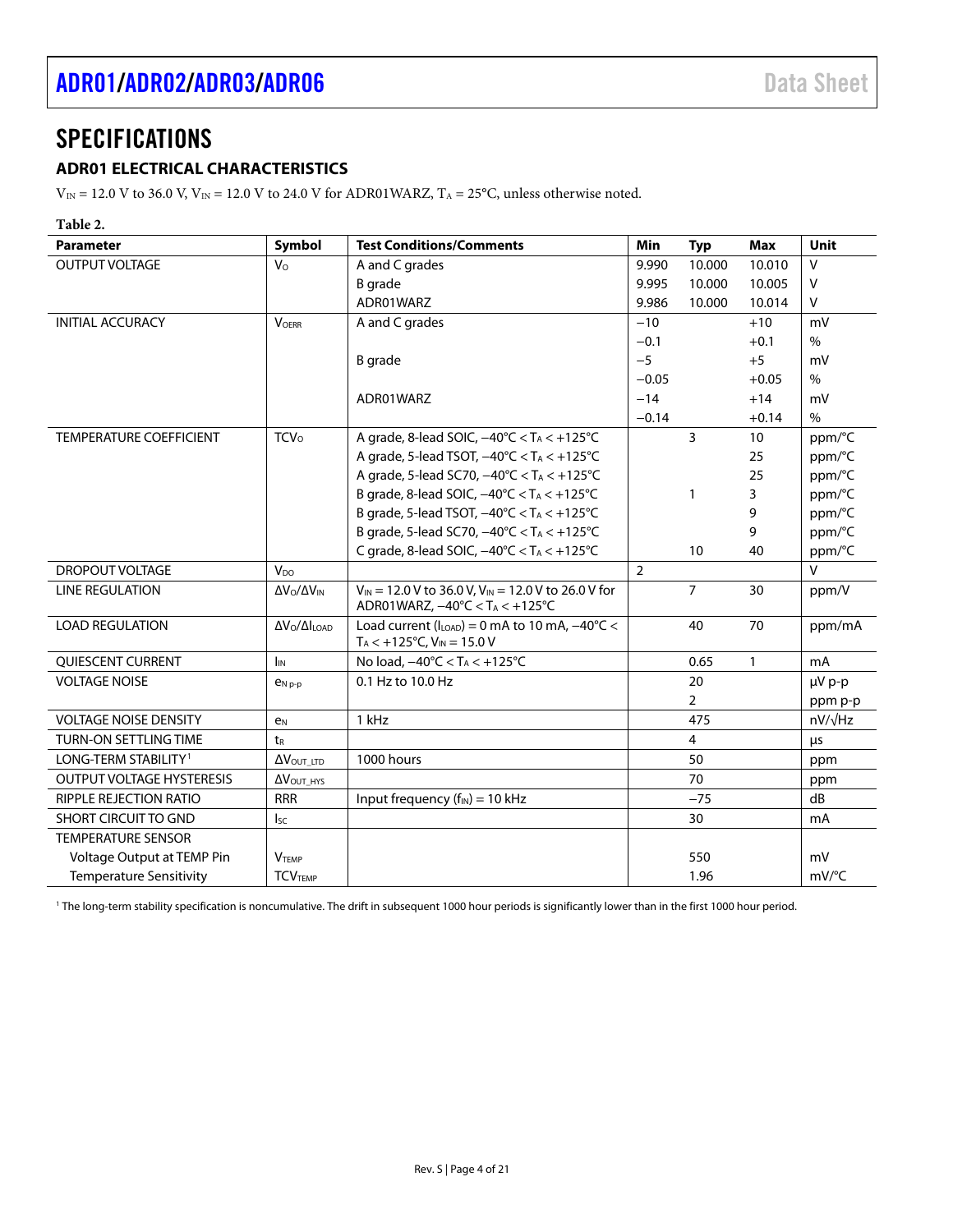### <span id="page-4-0"></span>**ADR02 ELECTRICAL CHARACTERISTICS**

 $V_{\text{IN}} = 7.0$  V to 36.0 V,  $V_{\text{IN}} = 7.0$  V to 26.0 V for ADR02WARZ,  $T_A = 25^{\circ}$ C, unless otherwise noted.

#### **Table 3.**

| <b>Parameter</b>                 | Symbol                                | <b>Test Conditions/Comments</b>                                                                                                     | <b>Min</b>     | <b>Typ</b>     | <b>Max</b>   | Unit           |
|----------------------------------|---------------------------------------|-------------------------------------------------------------------------------------------------------------------------------------|----------------|----------------|--------------|----------------|
| <b>OUTPUT VOLTAGE</b>            | $V_{\rm O}$                           | A and C grades                                                                                                                      | 4.995          | 5.000          | 5.005        | V              |
|                                  |                                       | <b>B</b> grade                                                                                                                      | 4.997          | 5.000          | 5.003        | V              |
| <b>INITIAL ACCURACY</b>          | <b>VOERR</b>                          | A and C grades                                                                                                                      | $-5$           |                | $+5$         | mV             |
|                                  |                                       |                                                                                                                                     | $-0.1$         |                | $+0.1$       | $\%$           |
|                                  |                                       | <b>B</b> grade                                                                                                                      | $-3$           |                | $+3$         | mV             |
|                                  |                                       |                                                                                                                                     | $-0.06$        |                | $+0.06$      | $\frac{0}{0}$  |
| <b>TEMPERATURE COEFFICIENT</b>   | <b>TCV</b> <sub>o</sub>               | A grade, 8-lead SOIC, $-40^{\circ}$ C < T <sub>A</sub> < $+125^{\circ}$ C                                                           |                | $\overline{3}$ | 10           | ppm/°C         |
|                                  |                                       | A grade, 5-lead TSOT, $-40^{\circ}$ C < T <sub>A</sub> < $+125^{\circ}$ C                                                           |                |                | 25           | ppm/°C         |
|                                  |                                       | A grade, 5-lead SC70, -40°C < T <sub>A</sub> < +125°C                                                                               |                |                | 25           | ppm/°C         |
|                                  |                                       | A grade, 5-lead SC70, -55°C < TA < +125°C                                                                                           |                |                | 30           | ppm/°C         |
|                                  |                                       | B grade, 8-lead SOIC, $-40^{\circ}$ C < T <sub>A</sub> < $+125^{\circ}$ C                                                           |                | $\mathbf{1}$   | 3            | ppm/°C         |
|                                  |                                       | B grade, 5-lead TSOT, $-40^{\circ}$ C < T <sub>A</sub> < $+125^{\circ}$ C                                                           |                |                | 9            | ppm/°C         |
|                                  |                                       | B grade, 5-lead SC70, -40°C < T <sub>A</sub> < +125°C                                                                               |                |                | 9            | ppm/°C         |
|                                  |                                       | C grade, 8-lead SOIC, $-40^{\circ}$ C < T <sub>A</sub> < $+125^{\circ}$ C                                                           |                | 10             | 40           | ppm/°C         |
| DROPOUT VOLTAGE                  | $V_{DO}$                              |                                                                                                                                     | $\overline{2}$ |                |              | $\vee$         |
| <b>LINE REGULATION</b>           | $\Delta V_O / \Delta V_{IN}$          | $V_{IN}$ = 7.0 V to 36.0 V, V <sub>IN</sub> = 7.0 V to 26.0 V for<br>ADR02WARZ, $-40^{\circ}$ C < T <sub>A</sub> < $+125^{\circ}$ C |                | $\overline{7}$ | 30           | ppm/V          |
|                                  |                                       | $V_{IN}$ = 7.0 V to 36.0 V, -55°C < T <sub>A</sub> < +125°C                                                                         |                | 7              | 40           | ppm/V          |
| <b>LOAD REGULATION</b>           | $\Delta V_0 / \Delta I_{\text{LOAD}}$ | $I_{\text{LOAD}} = 0$ mA to 10 mA, $-40^{\circ}$ C < T <sub>A</sub> < +125 $^{\circ}$ C,<br>$V_{IN} = 10.0 V$                       |                | 40             | 70           | ppm/mA         |
|                                  |                                       | $I_{\text{LOAD}} = 0$ mA to 10 mA, $-55^{\circ}$ C < T <sub>A</sub> < $+125^{\circ}$ C,<br>$V_{IN}$ = 10.0 V                        |                | 45             | 80           | ppm/mA         |
| QUIESCENT CURRENT                | $I_{IN}$                              | No load, $-40^{\circ}$ C < T <sub>A</sub> < $+125^{\circ}$ C                                                                        |                | 0.65           | $\mathbf{1}$ | mA             |
| <b>VOLTAGE NOISE</b>             | $e_{N,p-p}$                           | 0.1 Hz to 10.0 Hz                                                                                                                   |                | 10             |              | µV p-p         |
|                                  |                                       |                                                                                                                                     |                | $\overline{2}$ |              | ppm p-p        |
| <b>VOLTAGE NOISE DENSITY</b>     | e <sub>N</sub>                        | 1 kHz                                                                                                                               |                | 240            |              | $nV/\sqrt{Hz}$ |
| TURN-ON SETTLING TIME            | t <sub>R</sub>                        |                                                                                                                                     |                | 4              |              | μs             |
| LONG-TERM STABILITY <sup>1</sup> | $\Delta V_{\text{OUT\_LTD}}$          | 1000 hours                                                                                                                          |                | 50             |              | ppm            |
| <b>OUTPUT VOLTAGE HYSTERESIS</b> | $\Delta V_{\text{OUT HYS}}$           |                                                                                                                                     |                | 70             |              | ppm            |
|                                  |                                       | $-55^{\circ}$ C < T <sub>A</sub> < $+125^{\circ}$ C                                                                                 |                | 80             |              | ppm            |
| RIPPLE REJECTION RATIO           | <b>RRR</b>                            | $f_{IN}$ = 10 kHz                                                                                                                   |                | $-75$          |              | dB             |
| <b>SHORT CIRCUIT TO GND</b>      | $I_{SC}$                              |                                                                                                                                     |                | 30             |              | mA             |
| <b>TEMPERATURE SENSOR</b>        |                                       |                                                                                                                                     |                |                |              |                |
| Voltage Output at TEMP Pin       | <b>VTEMP</b>                          |                                                                                                                                     |                | 550            |              | mV             |
| <b>Temperature Sensitivity</b>   | <b>TCVTEMP</b>                        |                                                                                                                                     |                | 1.96           |              | mV/°C          |

<sup>1</sup> The long-term stability specification is noncumulative. The drift in subsequent 1000 hour periods is significantly lower than in the first 1000 hour period.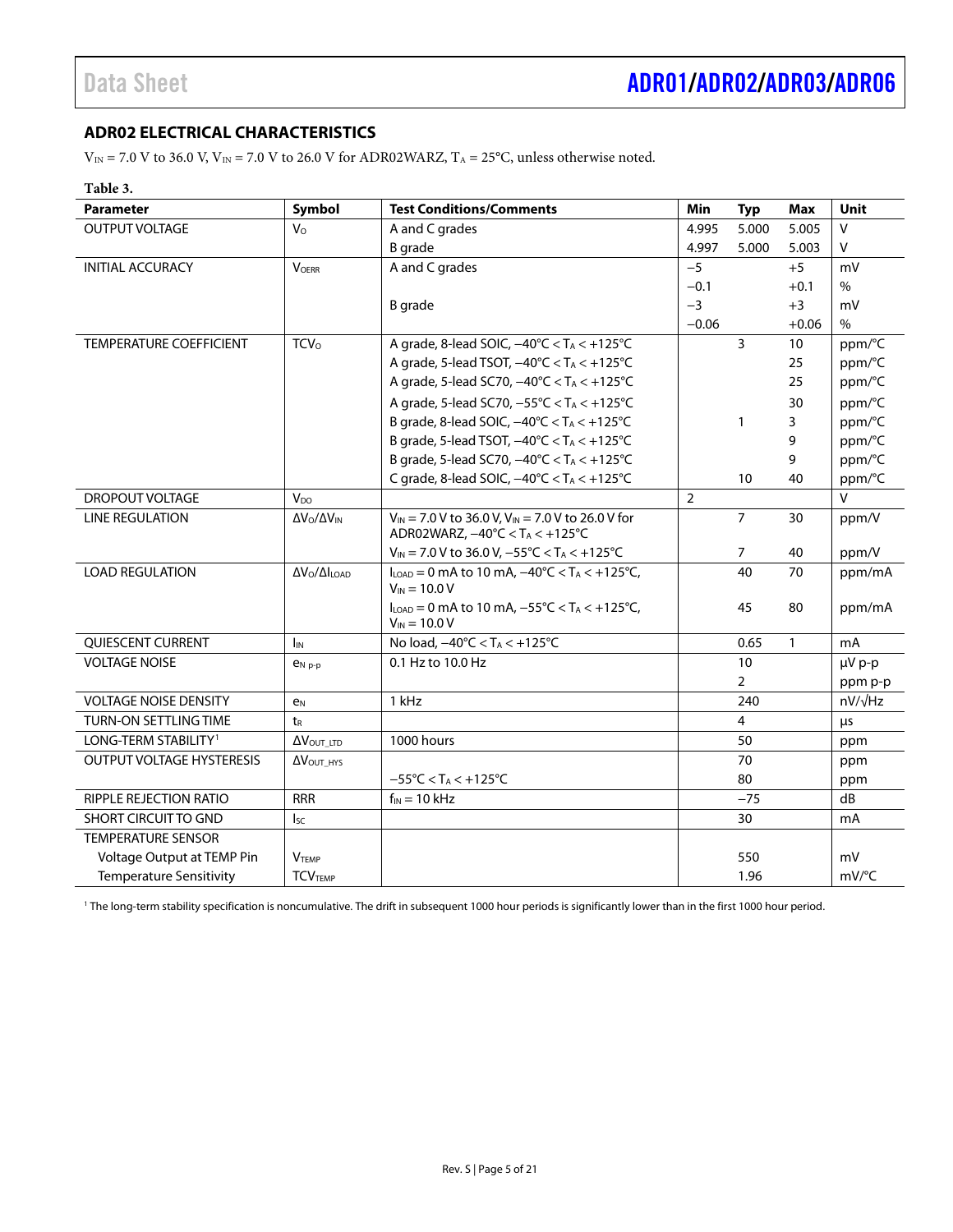## <span id="page-5-0"></span>**ADR03 ELECTRICAL CHARACTERISTICS**

 $V_{\text{IN}} = 4.5$  V to 36.0 V,  $V_{\text{IN}} = 4.5$  V to 26.0 V for ADR03WARZ,  $T_A = 25$ °C, unless otherwise noted.

### **Table 4.**

| <b>Parameter</b>                 | Symbol                                | <b>Test Conditions/Comments</b>                                                                                                     | Min            | <b>Typ</b>     | <b>Max</b>   | Unit           |
|----------------------------------|---------------------------------------|-------------------------------------------------------------------------------------------------------------------------------------|----------------|----------------|--------------|----------------|
| <b>OUTPUT VOLTAGE</b>            | $V_{\rm O}$                           | A and C grades                                                                                                                      | 2.495          | 2.500          | 2.505        | V              |
|                                  |                                       | <b>B</b> grades                                                                                                                     | 2.4975         | 2.5000         | 2.5025       | V              |
| <b>INITIAL ACCURACY</b>          | <b>VOERR</b>                          | A and C grades                                                                                                                      | $-5$           |                | $+5$         | mV             |
|                                  |                                       |                                                                                                                                     | $-0.2$         |                | $+0.2$       | $\%$           |
|                                  |                                       | <b>B</b> grades                                                                                                                     | $-2.5$         |                | $+2.5$       | mV             |
|                                  |                                       |                                                                                                                                     | $-0.1$         |                | $+0.1$       | $\%$           |
| <b>TEMPERATURE COEFFICIENT</b>   | <b>TCV</b> <sub>o</sub>               | A grade, 8-lead SOIC, $-40^{\circ}$ C < TA < $+125^{\circ}$ C                                                                       |                | 3              | 10           | ppm/°C         |
|                                  |                                       | A grade, 5-lead TSOT, $-40^{\circ}$ C < T <sub>A</sub> < $+125^{\circ}$ C                                                           |                |                | 25           | ppm/°C         |
|                                  |                                       | A grade, 5-lead SC70, $-40^{\circ}$ C < T <sub>A</sub> < $+125^{\circ}$ C                                                           |                |                | 25           | ppm/°C         |
|                                  |                                       | A grade, 5-lead SC70, -55°C < TA < +125°C                                                                                           |                |                | 30           | ppm/°C         |
|                                  |                                       | B grade, 8-lead SOIC, $-40^{\circ}$ C < T <sub>A</sub> < $+125^{\circ}$ C                                                           |                | $\mathbf{1}$   | 3            | ppm/°C         |
|                                  |                                       | B grade, 5-lead TSOT, $-40^{\circ}$ C < T <sub>A</sub> < $+125^{\circ}$ C                                                           |                |                | 9            | ppm/°C         |
|                                  |                                       | B grade, 5-lead SC70, -40°C < TA < +125°C                                                                                           |                |                | 9            | ppm/°C         |
|                                  |                                       | C grade, 8-lead SOIC, $-40^{\circ}$ C < T <sub>A</sub> < $+125^{\circ}$ C                                                           |                | 10             | 40           | ppm/°C         |
| DROPOUT VOLTAGE                  | V <sub>DO</sub>                       |                                                                                                                                     | $\overline{2}$ |                |              | $\mathsf{V}$   |
| <b>LINE REGULATION</b>           | $\Delta V_O / \Delta V_{IN}$          | $V_{IN}$ = 4.5 V to 36.0 V, V <sub>IN</sub> = 4.5 V to 26.0 V for<br>ADR03WARZ, $-40^{\circ}$ C < T <sub>A</sub> < $+125^{\circ}$ C |                | $\overline{7}$ | 30           | ppm/V          |
|                                  |                                       | $V_{IN} = 4.5 V$ to 36.0 V, $-55^{\circ}C < T_A < +125^{\circ}C$                                                                    |                | 7              | 40           | ppm/V          |
| <b>LOAD REGULATION</b>           | $\Delta V_O / \Delta I_{\text{LOAD}}$ | $I_{\text{LOAD}} = 0$ mA to 10 mA, $-40^{\circ}$ C < T <sub>A</sub> < +125 $^{\circ}$ C,<br>$V_{IN} = 7.0 V$                        |                | 25             | 70           | ppm/mA         |
|                                  |                                       | $I_{LOAD} = 0$ mA to 10 mA, $-55^{\circ}C < T_A < +125^{\circ}C$ ,<br>$V_{IN} = 7.0 V$                                              |                | 45             | 80           | ppm/mA         |
| QUIESCENT CURRENT                | $I_{IN}$                              | No load, $-40^{\circ}$ C < T <sub>A</sub> < $+125^{\circ}$ C                                                                        |                | 0.65           | $\mathbf{1}$ | mA             |
| <b>VOLTAGE NOISE</b>             | $P_N$ <sub>p-p</sub>                  | 0.1 Hz to 10.0 Hz                                                                                                                   |                | 5              |              | µV p-p         |
|                                  |                                       |                                                                                                                                     |                | $\overline{2}$ |              | ppm p-p        |
| <b>VOLTAGE NOISE DENSITY</b>     | e <sub>N</sub>                        | 1 kHz                                                                                                                               |                | 115            |              | $nV/\sqrt{Hz}$ |
| TURN-ON SETTLING TIME            | t <sub>R</sub>                        |                                                                                                                                     |                | 4              |              | $\mu$ s        |
| LONG-TERM STABILITY <sup>1</sup> | Δ VOUT_LTD                            | 1000 hours                                                                                                                          |                | 50             |              | ppm            |
| <b>OUTPUT VOLTAGE HYSTERESIS</b> | $\Delta V_{\text{OUT HYS}}$           |                                                                                                                                     |                | 70             |              | ppm            |
|                                  |                                       | $-55^{\circ}$ C < T <sub>A</sub> < $+125^{\circ}$ C                                                                                 |                | 80             |              | ppm            |
| RIPPLE REJECTION RATIO           | <b>RRR</b>                            | $f_{IN} = 10$ kHz                                                                                                                   |                | $-75$          |              | dB             |
| <b>SHORT CIRCUIT TO GND</b>      | $I_{SC}$                              |                                                                                                                                     |                | 30             |              | m <sub>A</sub> |
| <b>TEMPERATURE SENSOR</b>        |                                       |                                                                                                                                     |                |                |              |                |
| Voltage Output at TEMP Pin       | <b>VTEMP</b>                          |                                                                                                                                     |                | 550            |              | mV             |
| <b>Temperature Sensitivity</b>   | <b>TCVTEMP</b>                        |                                                                                                                                     |                | 1.96           |              | mV/°C          |

<sup>1</sup> The long-term stability specification is noncumulative. The drift in subsequent 1000 hour periods is significantly lower than in the first 1000 hour period.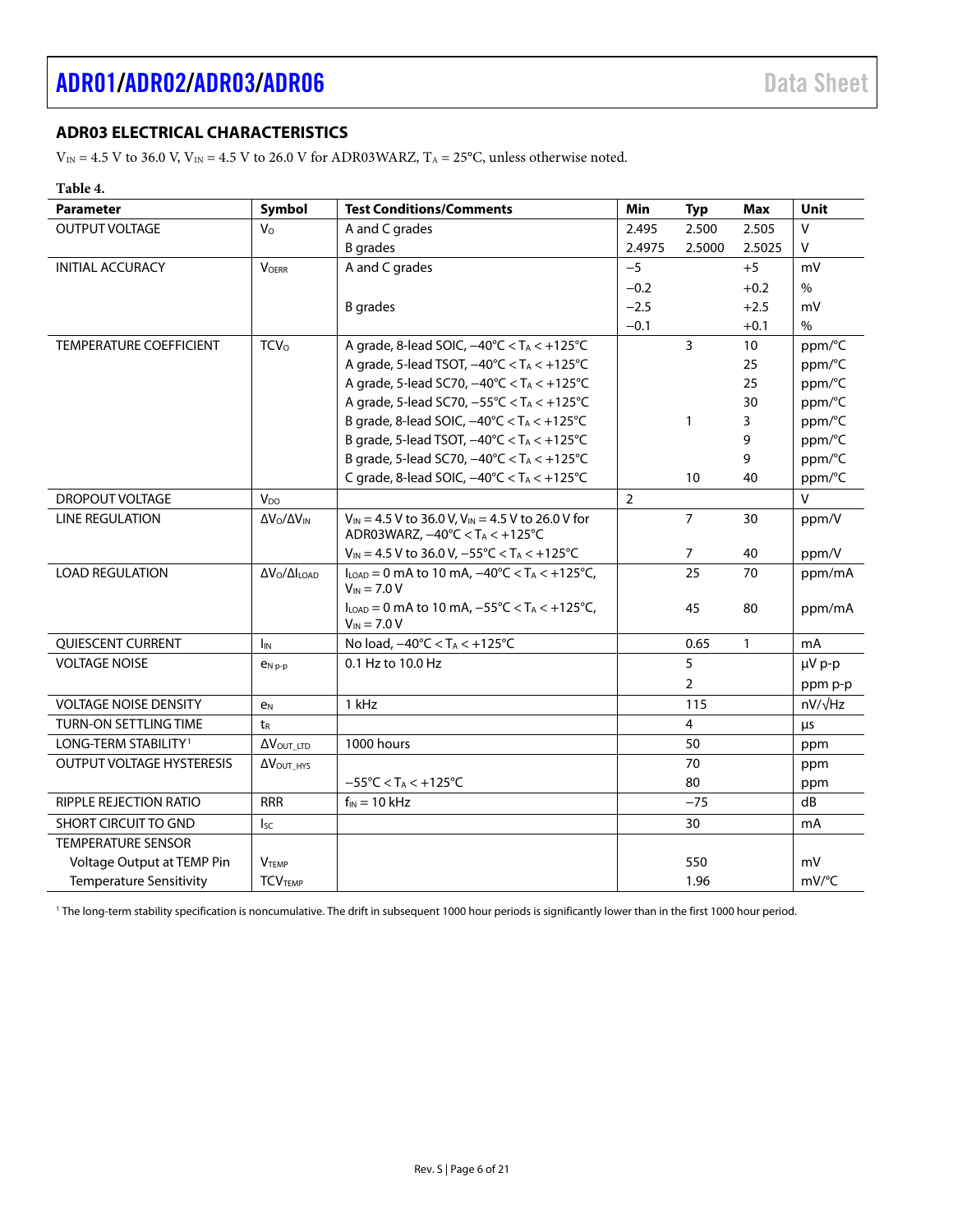### <span id="page-6-0"></span>**ADR06 ELECTRICAL CHARACTERISTICS**

 $V_{\text{IN}} = 5.0$  V to 36.0 V,  $V_{\text{IN}} = 5.0$  V to 26.0 V for ADR06WARZ,  $T_A = 25^{\circ}$ C, unless otherwise noted.

#### **Table 5.**

| <b>Parameter</b>                 | Symbol                         | <b>Test Conditions/Comments</b>                                                                                                     | Min            | <b>Typ</b>     | <b>Max</b>   | <b>Unit</b>         |
|----------------------------------|--------------------------------|-------------------------------------------------------------------------------------------------------------------------------------|----------------|----------------|--------------|---------------------|
| <b>OUTPUT VOLTAGE</b>            | $V_{\rm O}$                    | A and C grades                                                                                                                      | 2.994          | 3.000          | 3.006        | $\vee$              |
|                                  |                                | B grade                                                                                                                             | 2.997          | 3.000          | 3.003        | $\vee$              |
| <b>INITIAL ACCURACY</b>          | <b>VOFRR</b>                   | A and C grades                                                                                                                      | $-6$           |                | $+6$         | mV                  |
|                                  |                                |                                                                                                                                     | $-0.2$         |                | $+0.2$       | $\%$                |
|                                  |                                | B grade                                                                                                                             | $-3$           |                | $+3$         | mV                  |
|                                  |                                |                                                                                                                                     | $-0.1$         |                | $+0.1$       | $\%$                |
| <b>TEMPERATURE COEFFICIENT</b>   | <b>TCV</b> <sub>0</sub>        | A grade, 8-lead SOIC, $-40^{\circ}$ C < T <sub>A</sub> < $+125^{\circ}$ C                                                           |                | 3              | 10           | ppm/°C              |
|                                  |                                | A grade, 5-lead TSOT, $-40^{\circ}$ C $<$ T <sub>A</sub> $<$ +125 $^{\circ}$ C                                                      |                |                | 25           | ppm/°C              |
|                                  |                                | A grade, 5-lead SC70, -40°C < T <sub>A</sub> < +125°C                                                                               |                |                | 25           | ppm/°C              |
|                                  |                                | B grade, 8-lead SOIC, $-40^{\circ}$ C < T <sub>A</sub> < $+125^{\circ}$ C                                                           |                | 1              | 3            | ppm/°C              |
|                                  |                                | B grade, 5-lead TSOT, $-40^{\circ}$ C < T <sub>A</sub> < $+125^{\circ}$ C                                                           |                |                | 9            | ppm/°C              |
|                                  |                                | B grade, 5-lead SC70, $-40^{\circ}$ C < T <sub>A</sub> < $+125^{\circ}$ C                                                           |                |                | 9            | ppm/°C              |
|                                  |                                | C grade, 8-lead SOIC, $-40^{\circ}$ C < TA < $+125^{\circ}$ C                                                                       |                | 10             | 40           | ppm/°C              |
| <b>DROPOUT VOLTAGE</b>           | $V_{\text{DO}}$                |                                                                                                                                     | $\overline{2}$ |                |              | $\vee$              |
| <b>LINE REGULATION</b>           | $\Delta V_O / \Delta V_{IN}$   | $V_{IN}$ = 5.0 V to 36.0 V, V <sub>IN</sub> = 5.0 V to 26.0 V for<br>ADR06WARZ, $-40^{\circ}$ C < T <sub>A</sub> < $+125^{\circ}$ C |                | $\overline{7}$ | 30           | ppm/V               |
| <b>LOAD REGULATION</b>           | $\Delta V_O / \Delta I_{LOAD}$ | $I_{\text{LOAD}} = 0$ mA to 10 mA, $-40^{\circ}$ C < T <sub>A</sub> < +125 $^{\circ}$ C,<br>$V_{IN}$ = 7.0 V                        |                | 40             | 70           | ppm/mA              |
| QUIESCENT CURRENT                | $I_{IN}$                       | No load, $-40^{\circ}$ C < T <sub>A</sub> < $+125^{\circ}$ C                                                                        |                | 0.65           | $\mathbf{1}$ | mA                  |
| <b>VOLTAGE NOISE</b>             | $e_{Np-p}$                     | 0.1 Hz to 10.0 Hz                                                                                                                   |                | 6              |              | µV p-p              |
|                                  |                                |                                                                                                                                     |                | $\overline{2}$ |              | ppm p-p             |
| <b>VOLTAGE NOISE DENSITY</b>     | e <sub>N</sub>                 | 1 kHz                                                                                                                               |                | 127            |              | $nV/\sqrt{Hz}$      |
| <b>TURN-ON SETTLING TIME</b>     | t <sub>R</sub>                 |                                                                                                                                     |                | $\overline{4}$ |              | μs                  |
| LONG-TERM STABILITY <sup>1</sup> | Δ VOUT_LTD                     | 1000 hours                                                                                                                          |                | 50             |              | ppm                 |
| <b>OUTPUT VOLTAGE HYSTERESIS</b> | $\Delta V_{\text{OUT\_HYS}}$   |                                                                                                                                     |                | 70             |              | ppm                 |
| RIPPLE REJECTION RATIO           | <b>RRR</b>                     | $f_{IN}$ = 10 kHz                                                                                                                   |                | $-75$          |              | dB                  |
| <b>SHORT CIRCUIT TO GND</b>      | $I_{SC}$                       |                                                                                                                                     |                | 30             |              | mA                  |
| <b>TEMPERATURE SENSOR</b>        |                                |                                                                                                                                     |                |                |              |                     |
| Voltage Output at TEMP Pin       | <b>VTEMP</b>                   |                                                                                                                                     |                | 550            |              | mV                  |
| <b>Temperature Sensitivity</b>   | <b>TCVTEMP</b>                 |                                                                                                                                     |                | 1.96           |              | $mV$ <sup>o</sup> C |

<sup>1</sup> The long-term stability specification is noncumulative. The drift in subsequent 1000 hour periods is significantly lower than in the first 1000 hour period.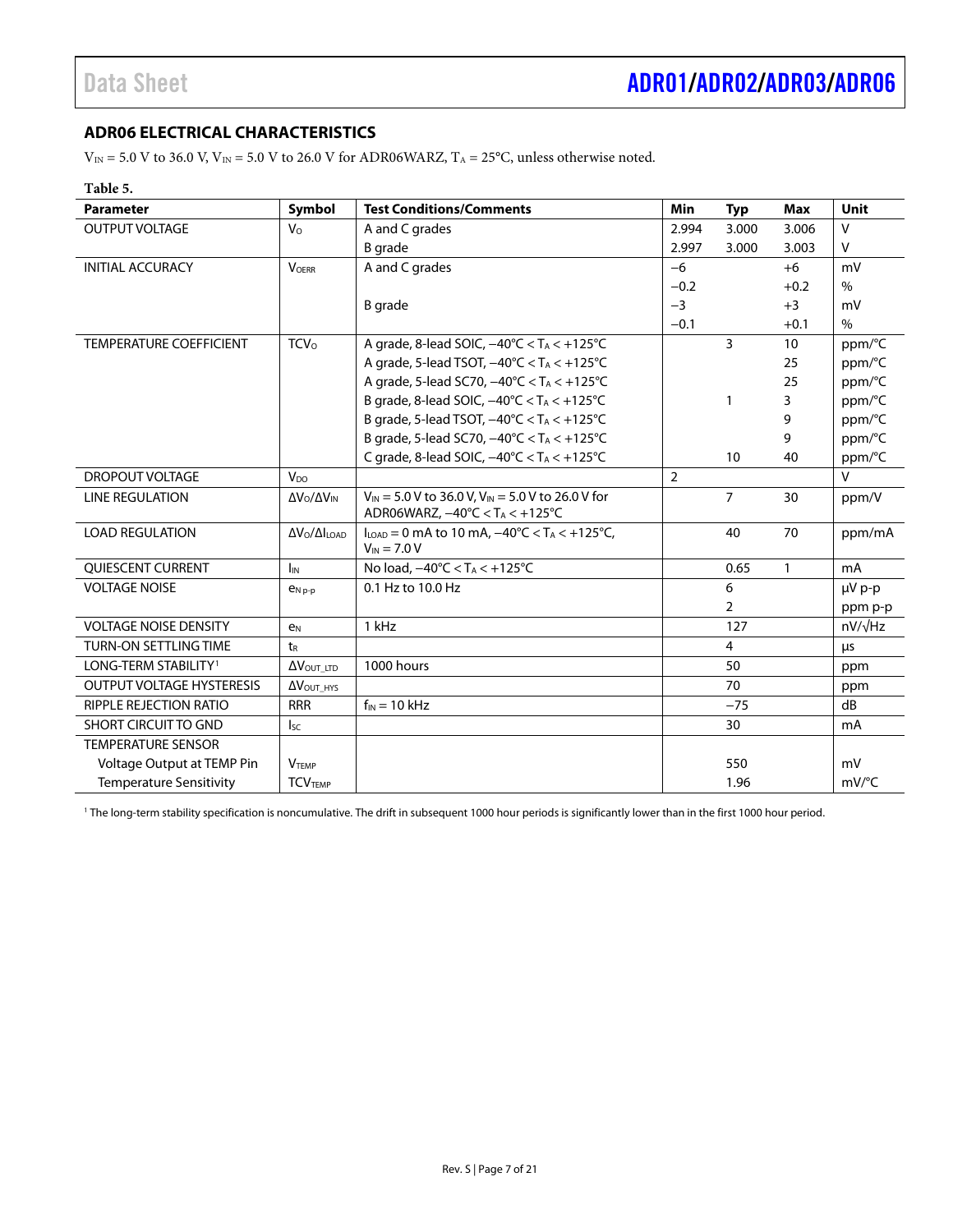# <span id="page-7-0"></span>ABSOLUTE MAXIMUM RATINGS

Ratings are at 25°C, unless otherwise noted.

#### **Table 6.**

| <b>Parameter</b>                     | Rating                               |
|--------------------------------------|--------------------------------------|
| Supply Voltage                       | 36.0 V                               |
| Output Short-Circuit Duration to GND | Indefinite                           |
| Temperature                          |                                      |
| Storage Range                        | $-65^{\circ}$ C to +150 $^{\circ}$ C |
| <b>Operating Range</b>               | $-40^{\circ}$ C to +125 $^{\circ}$ C |
| <b>Junction Range</b>                | $-65^{\circ}$ C to +150 $^{\circ}$ C |
| Lead (Soldering, 60 sec)             | 300°C                                |

Stresses at or above those listed under Absolute Maximum Ratings may cause permanent damage to the product. This is a stress rating only; functional operation of the product at these or any other conditions above those indicated in the operational section of this specification is not implied. Operation beyond the maximum operating conditions for extended periods may affect product reliability.

### <span id="page-7-1"></span>**THERMAL RESISTANCE**

Thermal performance is directly linked to printed circuit board (PCB) design and operating environment. Careful attention to PCB thermal design is required.

#### **Table 7. Thermal Resistance**

| Package Type       | $\theta_{JA}$ <sup>1</sup> | $\theta_{\rm 1C}$ <sup>2</sup> | Unit               |
|--------------------|----------------------------|--------------------------------|--------------------|
| 5-Lead SC70 (KS-5) | 376                        | 189                            | $\rm ^{\circ}$ C/W |
| 5-Lead TSOT (UJ-5) | 230                        | 146                            | $\degree$ C/W      |
| 8-Lead SOIC (R-8)  | 130                        | 43                             | °C/W               |

<sup>1</sup> $\theta$ <sub>JA</sub> is specified for the worst-case conditions, that is, a device soldered in a circuit board for surface-mount packages. 2

 $2 \theta$ <sub>JC</sub> is the junction-to-case thermal resistance.

#### <span id="page-7-2"></span>**ESD CAUTION**



ESD (electrostatic discharge) sensitive device. Charged devices and circuit boards can discharge without detection. Although this product features patented or proprietary protection circuitry, damage may occur on devices subjected to high energy ESD. Therefore, proper ESD precautions should be taken to avoid performance degradation or loss of functionality.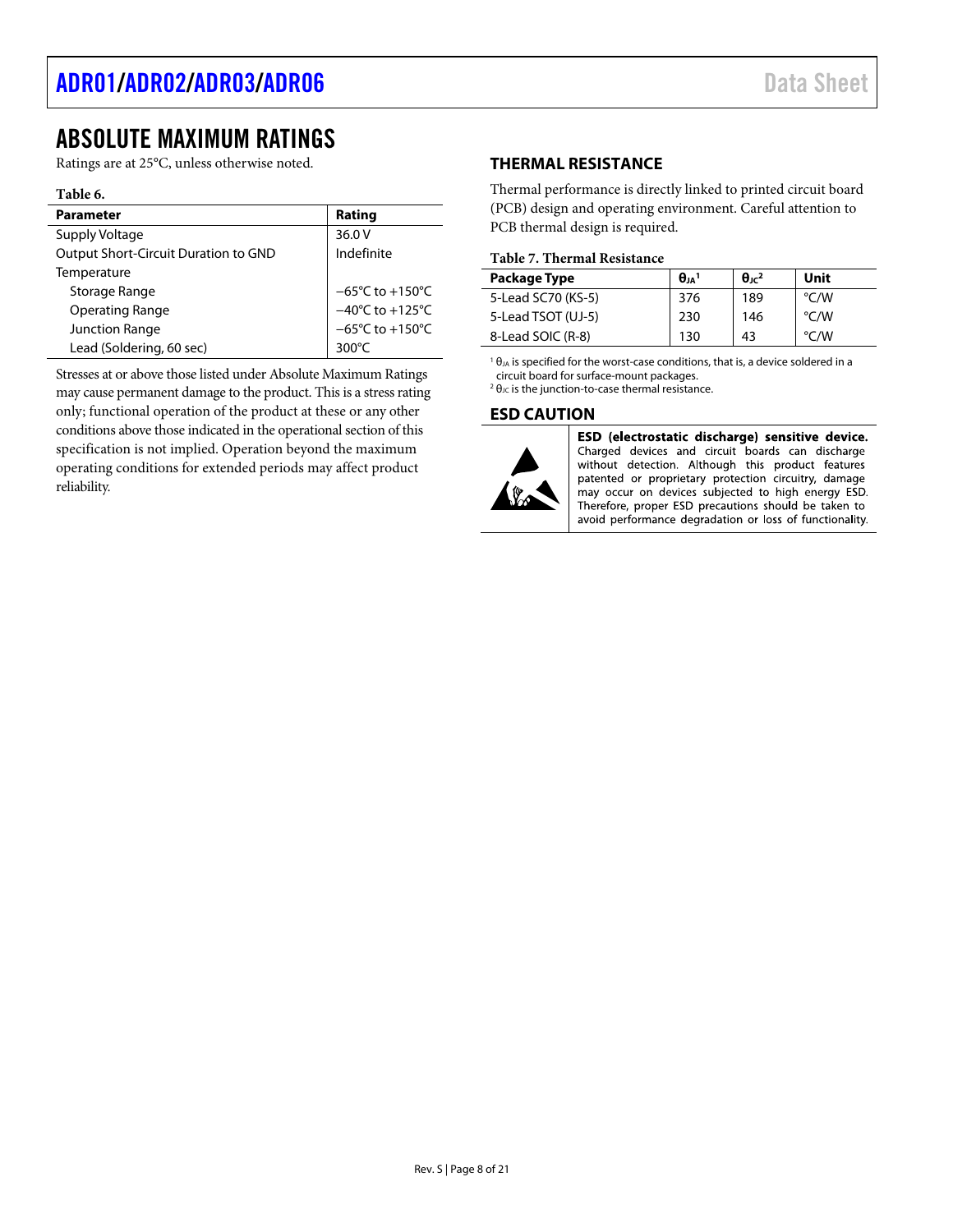# <span id="page-8-0"></span>TYPICAL PERFORMANCE CHARACTERISTICS



*Figure 3. ADR01 Typical Vout vs. Temperature* 







*Figure 5. ADR03 Typical V<sub>OUT</sub> vs. Temperature* 



*Figure 6. ADR06 Typical Vout vs. Temperature* 



*Figure 7. ADR01 Supply Current vs. Input Voltage*



*Figure 8. ADR02 Supply Current vs. Input Voltage*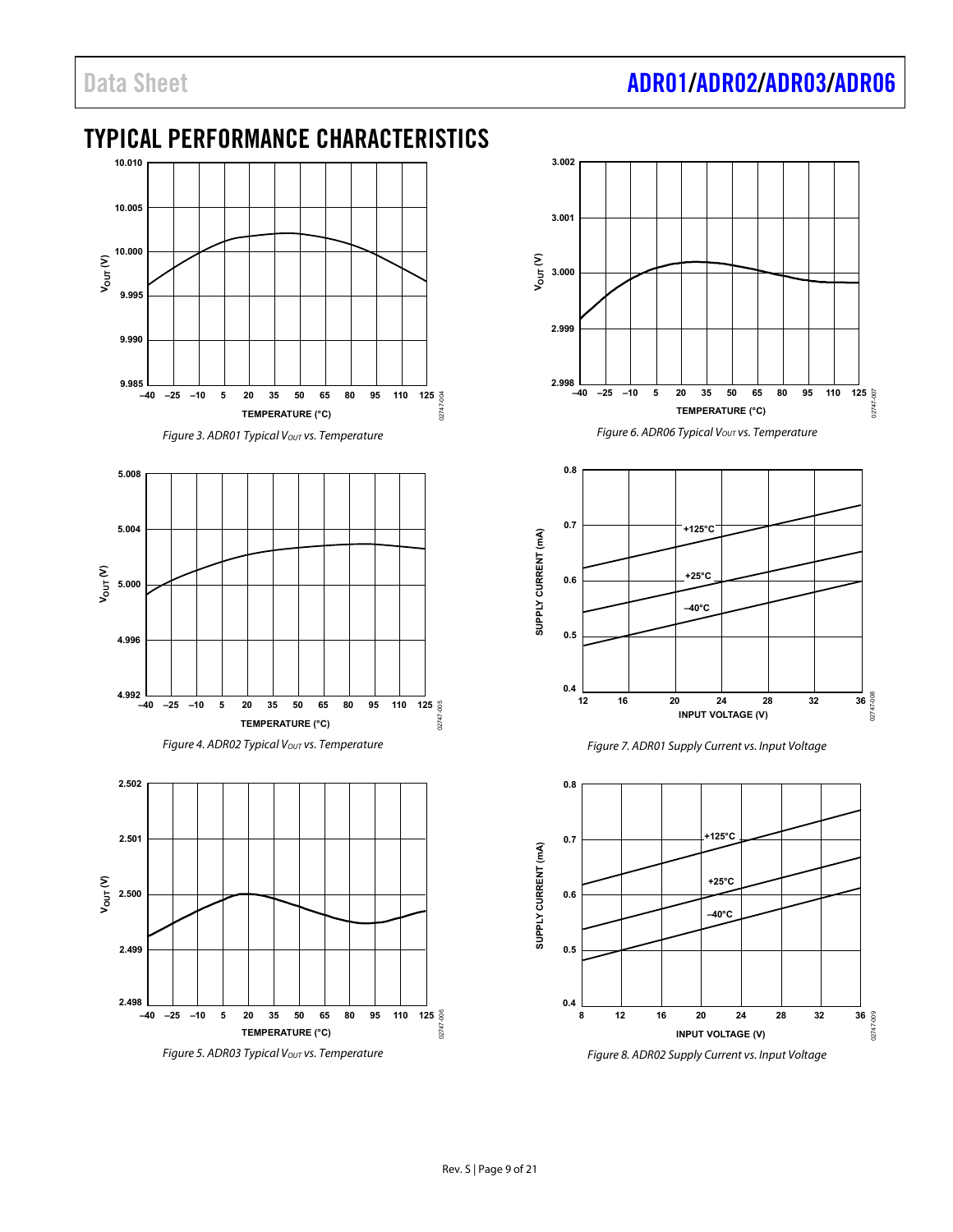# [ADR01](https://www.analog.com/ADR01?doc=ADR01_02_03_06.pdf)[/ADR02](https://www.analog.com/ADR02?doc=ADR01_02_03_06.pdf)[/ADR03](https://www.analog.com/ADR03?doc=ADR01_02_03_06.pdf)[/ADR06](https://www.analog.com/ADR06?doc=ADR01_02_03_06.pdf) Data Sheet

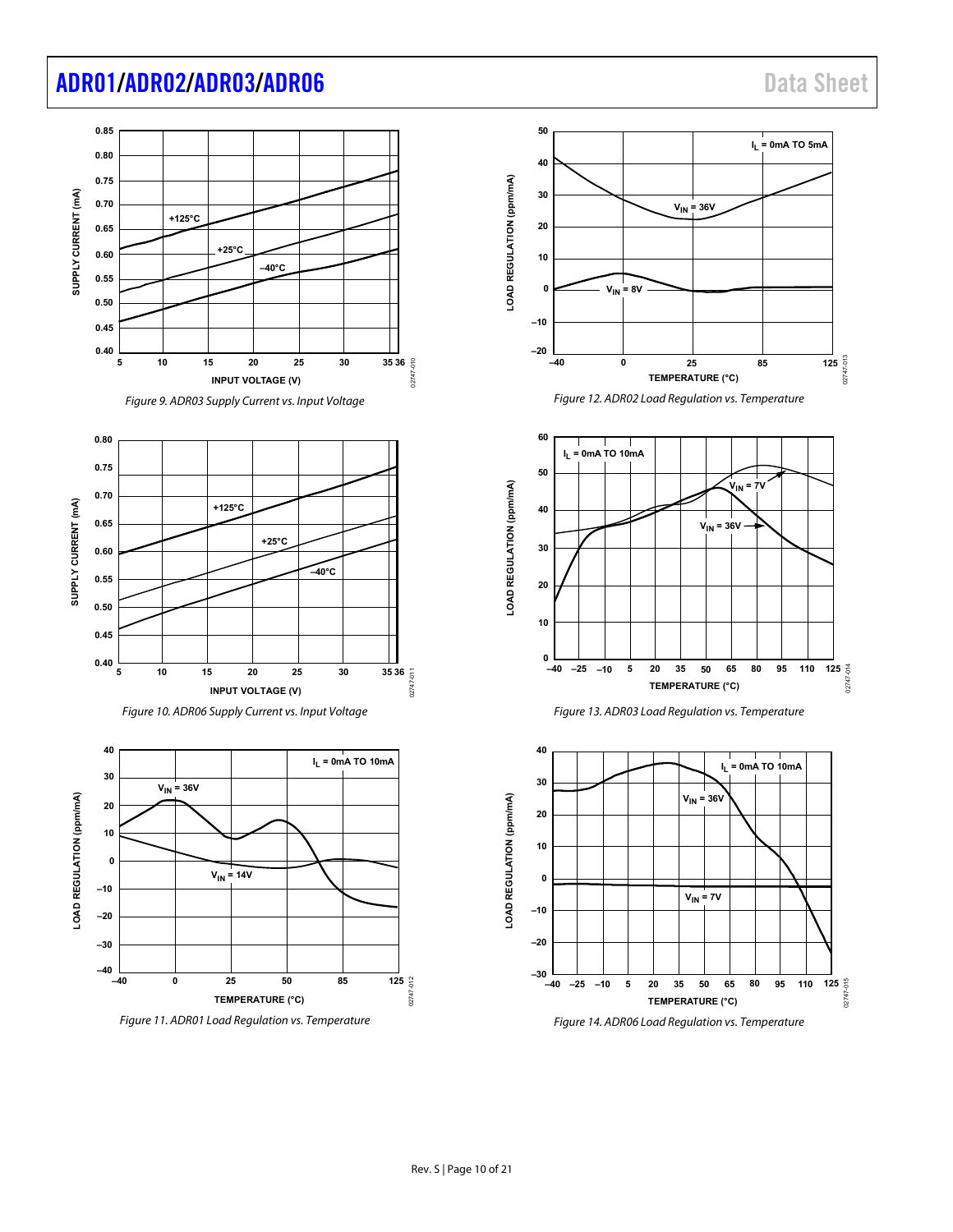











*Figure 20. ADR02 Dropout Voltage vs. Load Current*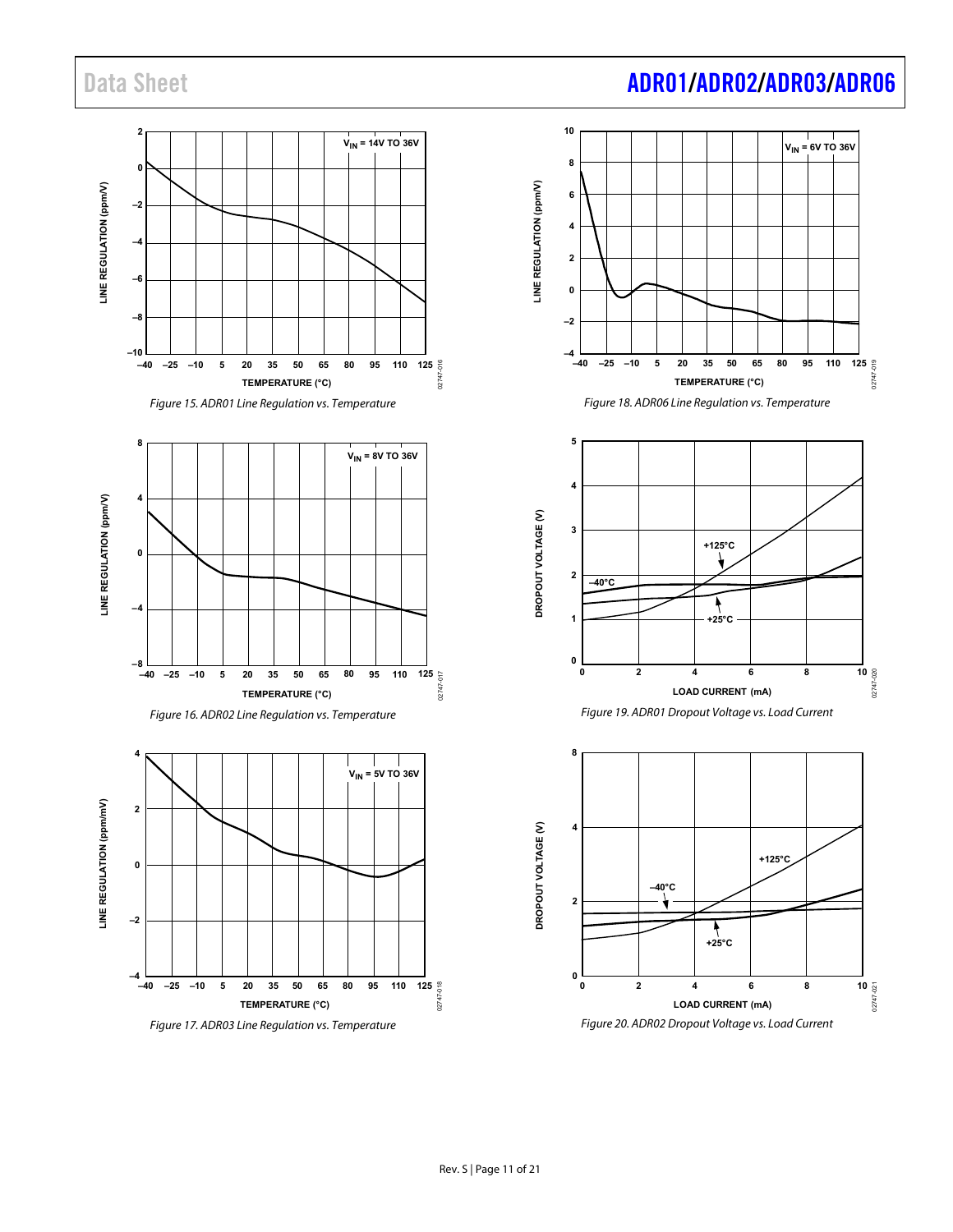# [ADR01/](https://www.analog.com/ADR01?doc=ADR01_02_03_06.pdf)[ADR02/](https://www.analog.com/ADR02?doc=ADR01_02_03_06.pdf)[ADR03/](https://www.analog.com/ADR03?doc=ADR01_02_03_06.pdf)[ADR06](https://www.analog.com/ADR06?doc=ADR01_02_03_06.pdf) data Sheet











<span id="page-11-0"></span>*Figure 23. ADR01 Quiescent Current vs. Load Current*



*Figure 24. ADR01 Typical Noise Voltage, 0.1 Hz to 10.0 Hz*



*Figure 25. ADR02 Typical Noise Voltage, 0.1 Hz to 10.0 Hz*



*Figure 26. ADR03 Typical Noise Voltage, 0.1 Hz to 10.0 Hz*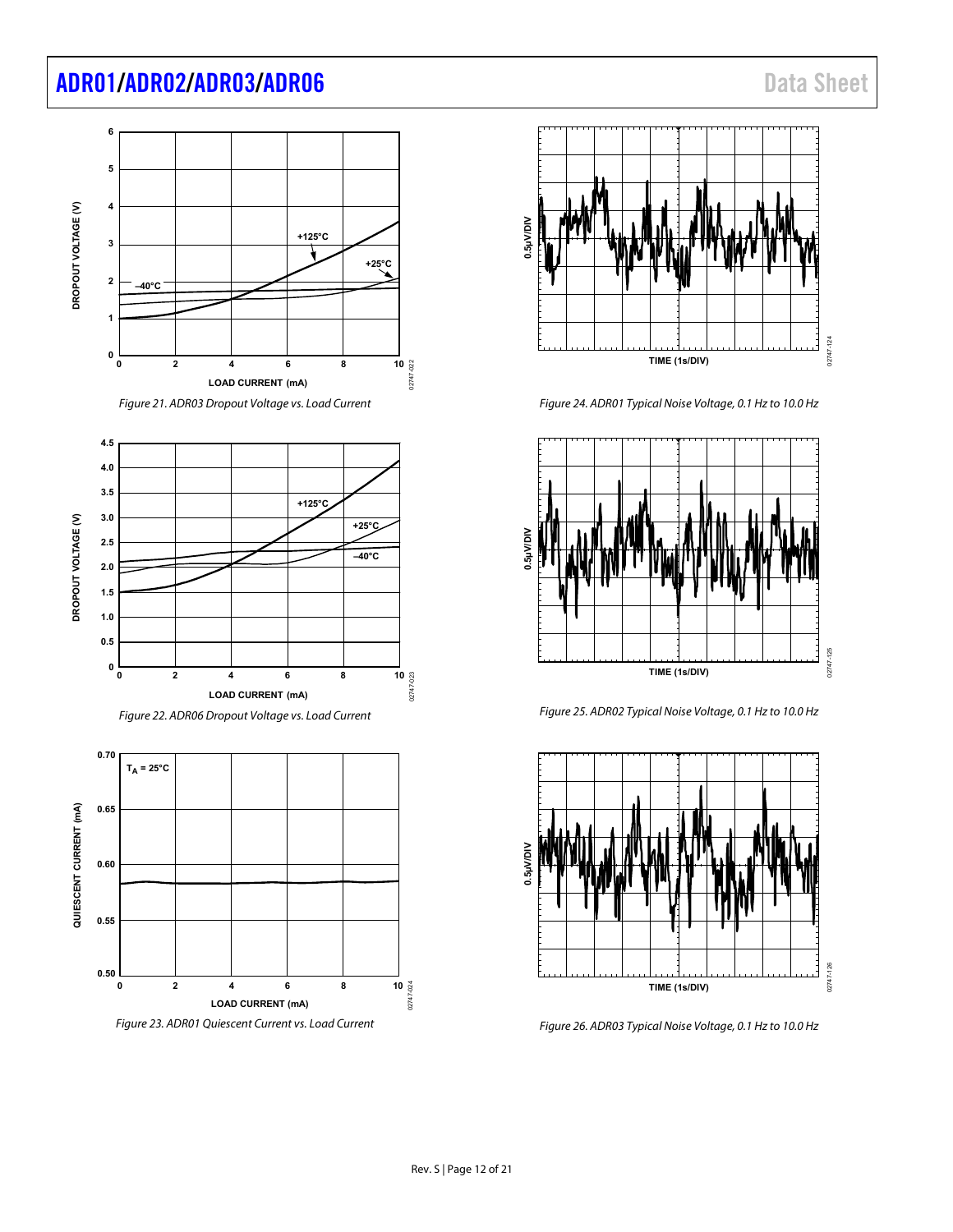

*Figure 27. ADR06 Typical Noise Voltage, 0.1 Hz to 10.0 Hz*



*Figure 28. ADR02 Typical Noise Voltage, 10 Hz to 10 kHz*



*Figure 29. ADR02 Line Transient Response*



*Figure 30. ADR02 Load Transient Response*



*Figure 31. ADR02 Load Transient Response (CLOAD Means Load Capacitance)*



*Figure 32. ADR02 Turn-Off Response (CIN Means Input Capacitance)*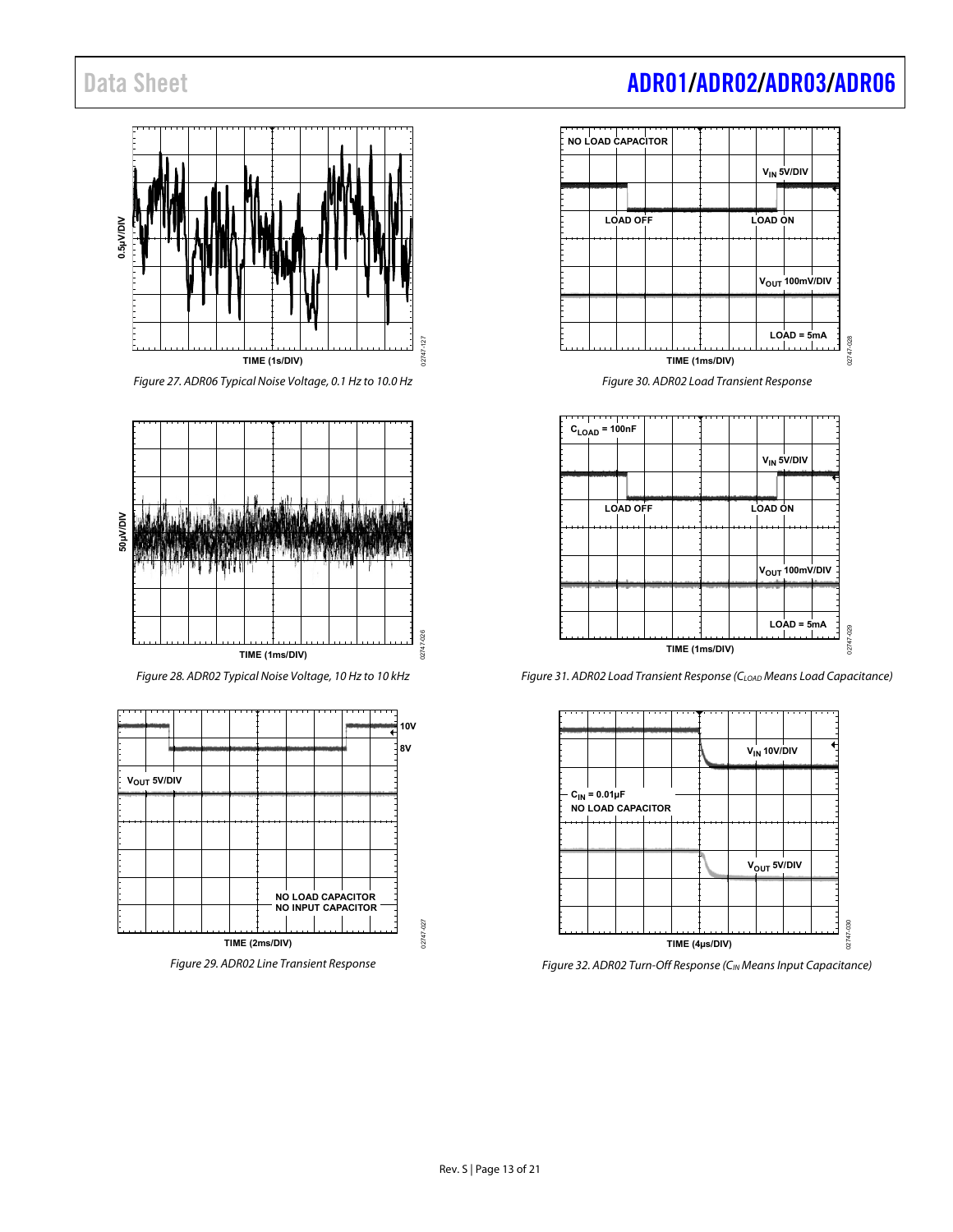# [ADR01](https://www.analog.com/ADR01?doc=ADR01_02_03_06.pdf)[/ADR02](https://www.analog.com/ADR02?doc=ADR01_02_03_06.pdf)[/ADR03](https://www.analog.com/ADR03?doc=ADR01_02_03_06.pdf)[/ADR06](https://www.analog.com/ADR06?doc=ADR01_02_03_06.pdf) Data Sheet





*Figure 35. ADR02 Turn-Off with No Input Capacitor*



*Figure 34. ADR02 Turn-Off with No Input Capacitor*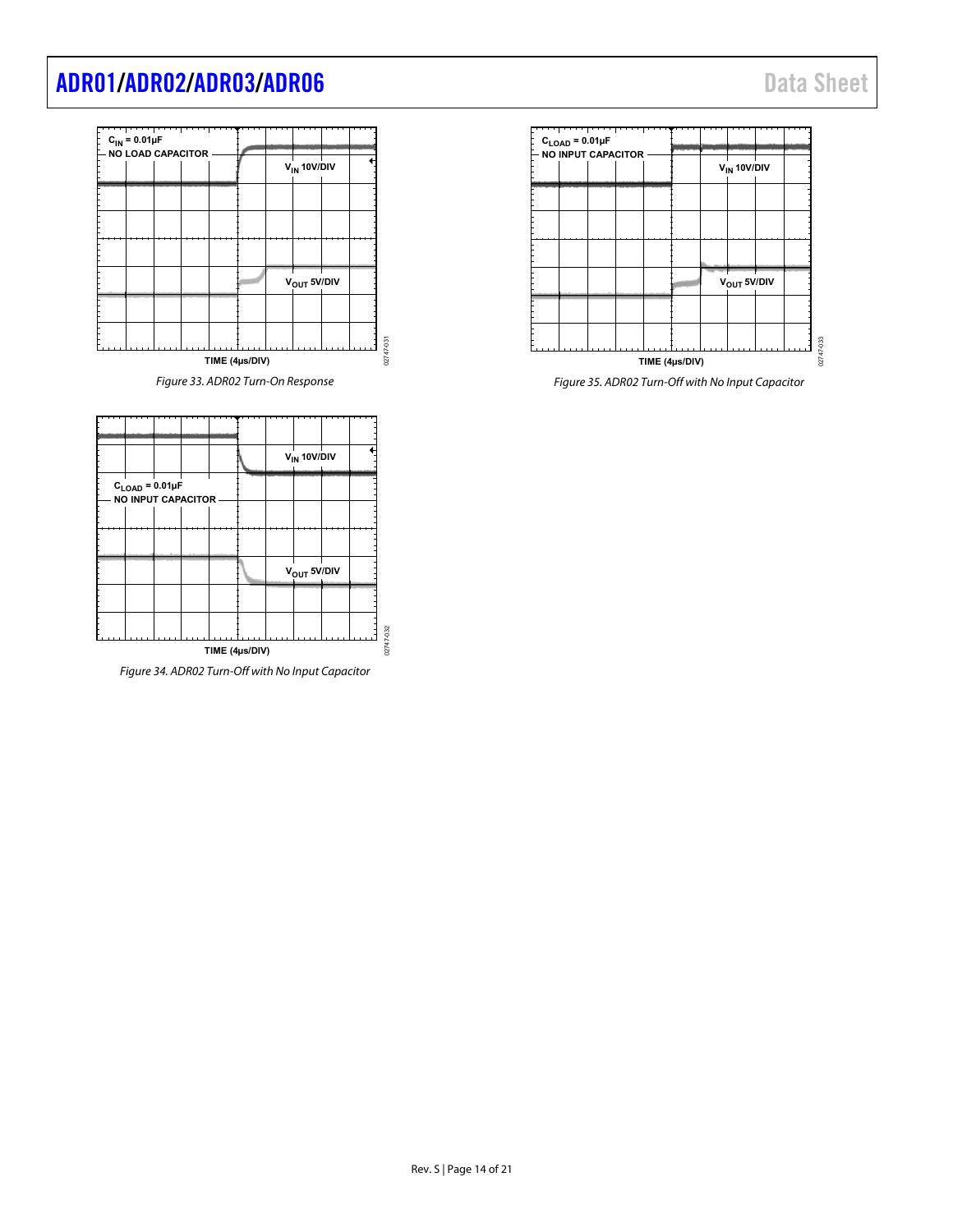# <span id="page-14-0"></span>**TERMINOLOGY**

### **Dropout Voltage (VDO)**

Dropout voltage, sometimes referred to as supply voltage headroom or supply output voltage differential, is defined as the minimum voltage differential between the input and output necessary for the device to operate, such as

 $V_{DO} = (V_{IN} - V_{OUT}) \min | I_L = Constant$ 

Because the dropout voltage depends upon the current passing through the device, it is always specified for a given load current.

#### **Temperature Coefficient (TCV<sub>O</sub>)**

The temperature coefficient relates the change in output voltage to the change in ambient temperature of the device, as normalized by the output voltage at  $25^{\circ}$ C. TCV<sub>o</sub> is expressed in ppm/ $\circ$ C and is determined by the following equation:

$$
TCV_O = \frac{V_{OUT}(T_2) - V_{OUT}(T_1)}{V_{OUT}(25\text{°C}) \times (T_2 - T_1)} \times 10^6 \text{ (ppm/°C)}
$$

where:

 $V<sub>OUT</sub>(T<sub>2</sub>)$  is the output voltage at Temperature 2.  $V_{OUT}(T_1)$  is the output voltage at Temperature 1. *VOUT(25°C)* is the output voltage at 25°C.

#### **Output Voltage Hysteresis** ( $ΔV$ <sub>OUT HYS</sub>)

Output voltage hysteresis represents the change in output voltage after the device is exposed to a specified temperature cycle. ΔV<sub>OUT\_HYS</sub> can be expressed as either a shift in voltage or a difference in parts per million from the nominal output as follows:

$$
V_{OUT\_HYS} = V_{OUT}(25^{\circ}\text{C}) - V_{OUT\_TC} (V)
$$

$$
V_{OUT\_HYS} = \frac{V_{OUT}(25^{\circ}\text{C}) - V_{OUT\_TC}}{V_{OUT}(25^{\circ}\text{C})} \times 10^{6} \text{ (ppm)}
$$

where  $V_{OUTTC}$  is the output voltage after temperature cycling.

Thermal hysteresis occurs as a result of forces exhibited upon the internal die by its packaging. The effect is more pronounced in devices with smaller packages.

#### **Long-Term Stability (ΔVOUT\_LTD)**

Long-term stability refers to the shift in output voltage at 25°C after 1000 hours of operation in a 25°C environment.  $\Delta V_{\text{OUT\_LTD}}$ can also be expressed as either a shift in voltage or a difference in parts per million from the nominal output as follows:

$$
\Delta V_{\text{OUT\_ITD}} = |V_{\text{OUT}}(t_1) - V_{\text{OUT}}(t_0)| (V)
$$

$$
\Delta V_{OUT\_LTD} = \left| \frac{V_{OUT}(t_1) - V_{OUT}(t_0)}{V_{OUT}(t_0)} \right| \times 10^6 \text{ (ppm)}
$$

where:

 $V_{OUT}(t_1)$  is the V<sub>OUT</sub> at 25°C after 1000 hours of operation at 25°C.  $V_{OUT}(t_0)$  is the V<sub>OUT</sub> at 25°C at Time 0.

#### **Line Regulation**

Line regulation refers to the change in output voltage in response to a given change in input voltage and is expressed in either percent per volt, parts per million per volt, or microvolt per volt change in input voltage. This parameter accounts for the effects of self heating.

#### **Load Regulation**

Load regulation refers to the change in output voltage in response to a given change in load current and is expressed in either microvolts per milliampere, parts per million per milliampere, or ohms of dc output resistance. This parameter accounts for the effects of self heating.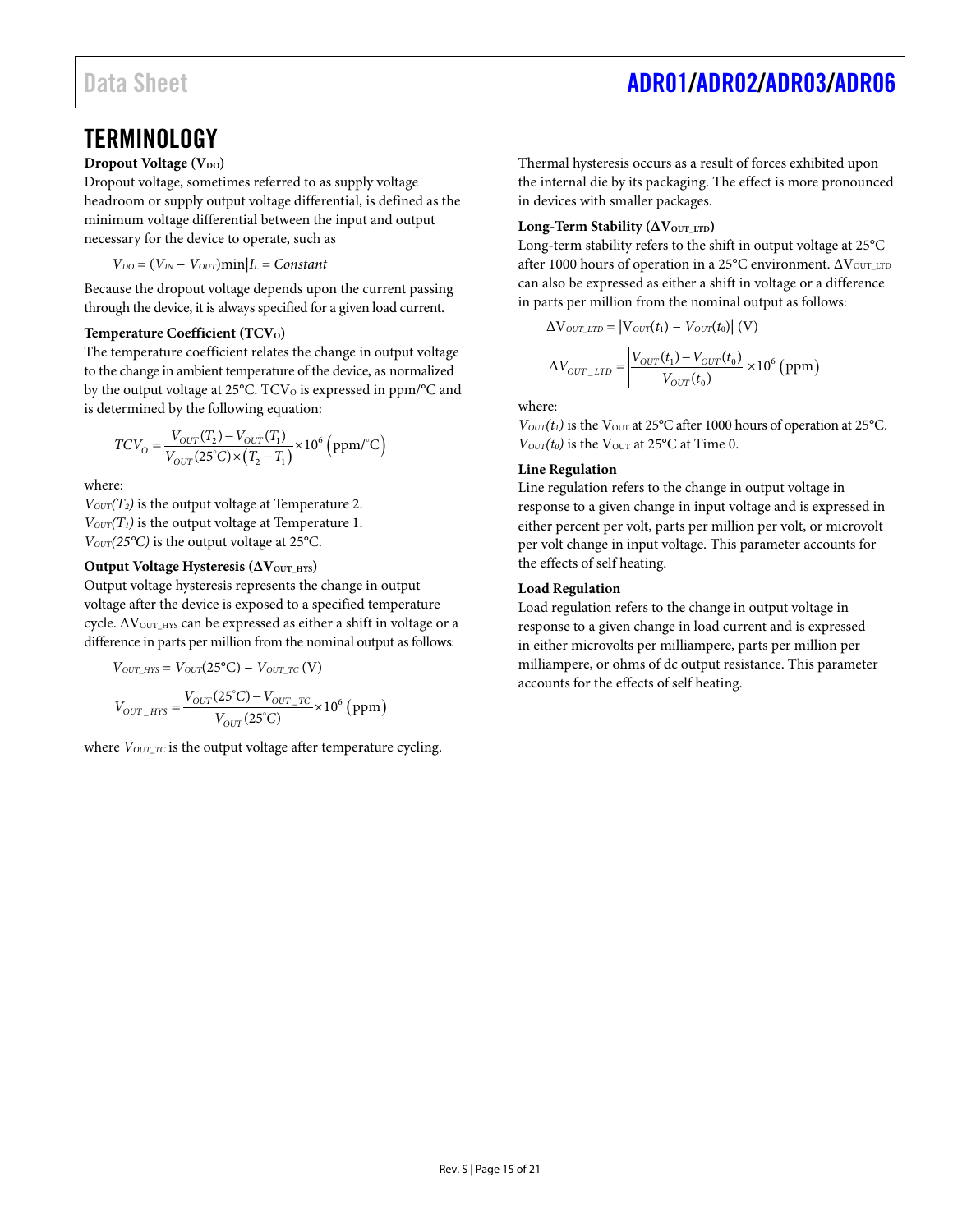# <span id="page-15-1"></span><span id="page-15-0"></span>APPLICATIONS INFORMATION **OVERVIEW**

The ADR01/ADR02/ADR03/ADR06 are high precision, low drift 10.0 V, 5.0 V, 2.5 V, and 3.0 V, respectively, voltage references available in an ultracompact footprint. The 8-lead SOIC version of the devices is a drop-in replacement of the REF01/REF02/REF03 sockets with improved cost and performance.

These devices are standard band gap references (see [Figure](#page-15-3) 37). The band gap cell contains two NPN transistors (Q18 and Q19) that differ in emitter area by 2×. The difference in their voltage between base and emitter  $(V_{BE})$  produces a proportional-toabsolute temperature current (PTAT) in R14, and, when combined with the  $V_{BE}$  of Q19, produces a band gap voltage,  $V_{BG}$ , that is almost constant in temperature. With an internal op amp and the feedback network of R5 and R6,  $V_{OUT}$  is set precisely at 10.0 V, 5.0 V, 2.5 V, and 3.0 V for the ADR01, ADR02, ADR03, and ADR06, respectively. Precision laser trimming of the resistors and other proprietary circuit techniques are used to further enhance the initial accuracy, temperature curvature, and drift performance of the ADR01/ ADR02/ADR03/ADR06.

The PTAT voltage is made available at the TEMP pin of the ADR01/ADR02/ADR03/ADR06. The TEMP pin has a stable 1.96 mV/°C temperature sensitivity such that users can estimate the temperature change of the devices by knowing the voltage change at the TEMP pin.

### <span id="page-15-2"></span>**APPLYING THE ADR01/ADR02/ADR03/ADR06**

### *Input and Output Capacitors*

Although the ADR01/ADR02/ADR03/ADR06 are designed to function stably without any external components, connecting a 0.1 µF ceramic capacitor to the output is highly recommended to improve stability and filter out low level voltage noise. An additional 1 µF to 10 µF electrolytic, tantalum, or ceramic capacitor can be added in parallel to improve transient performance in response to sudden changes in load current. However, know that doing so increases the turn-on time of the devices.

To improve transient response in applications where the supply voltage can fluctuate, connect a 1 µF to 10 µF electrolytic, tantalum or ceramic capacitor to the input.

Connect an additional 0.1 µF ceramic capacitor in parallel to reduce supply noise. Mount both input and output capacitors as close to the pins of the devices as possible.

### *Output Adjustment*

The ADR01/ADR02/ADR03/ADR06 trim terminal can adjust the output voltage over a nominal voltage. This feature allows a system designer to trim system errors by setting the reference to a voltage other than 10.0 V, 5.0 V, 2.5 V, or 3.0 V. For finer adjustment, add a series resistor of 470 kΩ. With the configuration shown in [Figure 38,](#page-15-4) the ADR01 can adjust from 9.70 V to 10.05 V, the ADR02 can adjust from 4.95 V to 5.02 V, the ADR03 can adjust from 2.3 V to 2.8 V, and the ADR06 can adjust from 2.8 V to 3.3 V. Adjustment of the output does not significantly affect the temperature performance of the devices provided the temperature coefficients of the resistors are relatively low.



<span id="page-15-4"></span><span id="page-15-3"></span>*Figure 38. Optional Trim Adjustment*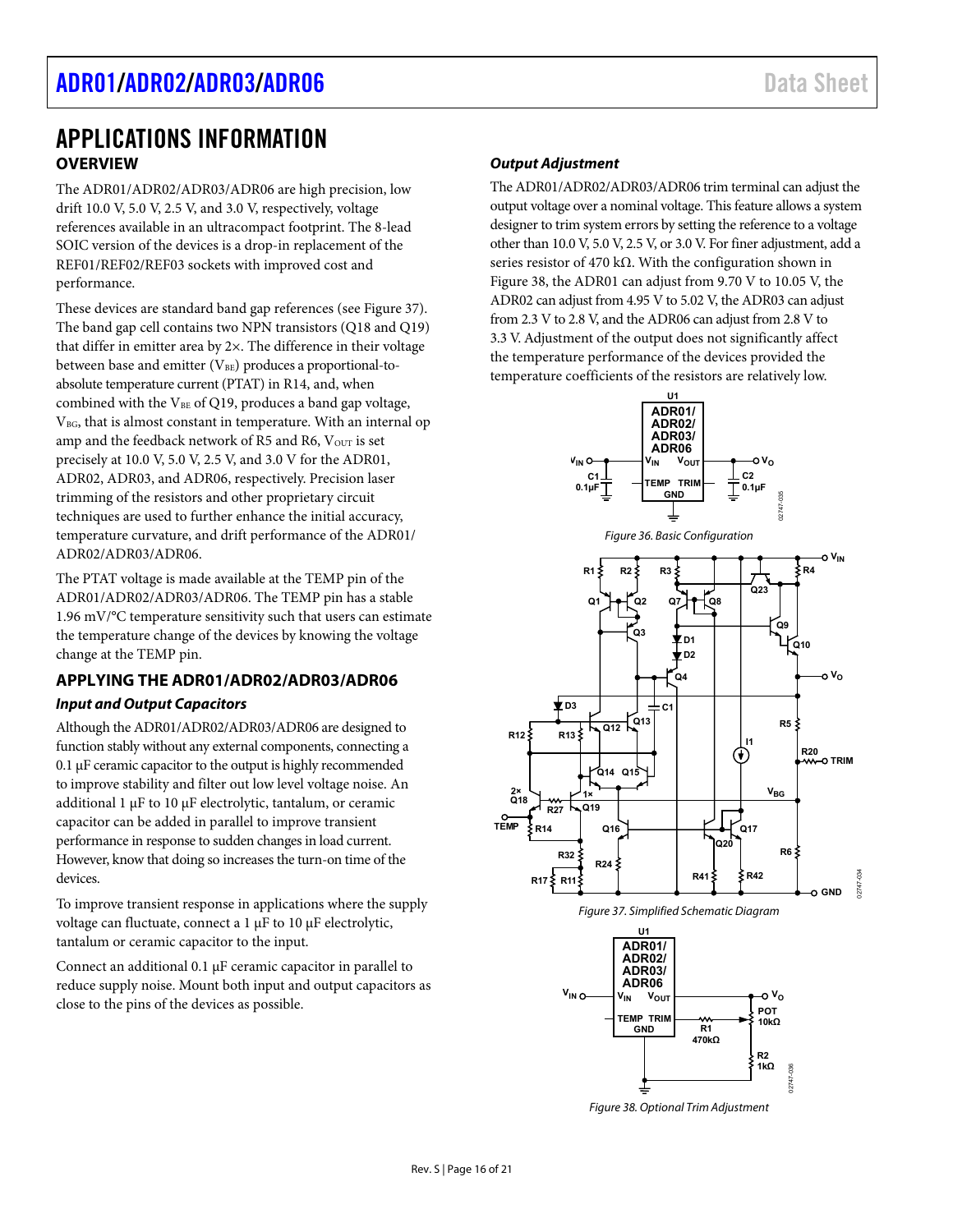### **Temperature Monitoring**

As described at the end of th[e Overview s](#page-15-1)ection, the ADR01/ADR02/ADR03/ADR06 provide a TEMP output (Pin 1 i[n Figure 1 a](#page-0-4)nd Pin 3 i[n Figure 2\)](#page-0-5) that varies linearly with temperature. This output can monitor the temperature change in the system. The TEMP voltage ( $V_{\text{TEMP}}$ ) is approximately 550 mV at 25°C, and the temperature sensitivity is approximately 1.96 mV/°C (se[e Figure 39\)](#page-16-2). A voltage change of 39.2 mV at the TEMP pin corresponds to a 20°C change in temperature.



Figure 39. V<sub>TEMP</sub> vs. Temperature

<span id="page-16-2"></span>The TEMP function is provided as a convenience rather than a precise feature. Because the voltage at the TEMP node is acquired from the band gap core, current pulling from this pin has a significant effect on V<sub>OUT</sub>. Care must be taken to buffer the TEMP output with a suitable low bias current op amp, such as the [LTC2058,](https://www.analog.com/LTC2058?doc=ADR01_02_03_06.pdf) [ADA4077-1](https://www.analog.com/ADA4077-1?doc=ADR01_02_03_06.pdf), or [ADA4522-1,](https://www.analog.com/ADA4522-1?doc=ADR01_02_03_06.pdf) all of which result in less than a 100 μV change in  $\Delta V_{\text{OUT}}$  (se[e Figure 40\)](#page-16-3). Without buffering, even tens of microamps drawn from the TEMP pin can cause V<sub>OUT</sub> to fall out of specification.



# <span id="page-16-3"></span><span id="page-16-0"></span>**LOW COST CURRENT SOURCE**

Unlike most references, the ADR01/ADR02/ADR03/ADR06 employ an NPN Darlington in which the quiescent current remains constant with respect to the load current, as shown in [Figure 23](#page-11-0)*.* As a result, a current source can be configured as shown in [Figure 41 w](#page-16-4)here  $I_{\text{SET}} = (V_{\text{OUT}} - V_{\text{L}})/R_{\text{SET}}$ . I<sub>L</sub> is simply the sum of Iser and I<sub>Q</sub>. Although simple, I<sub>Q</sub> varies typically from 0.55 mA to 0.65 mA, limiting this circuit to general-purpose applications.

# Data Sheet Additional Abread [ADR01/](https://www.analog.com/ADR01?doc=ADR01_02_03_06.pdf)[ADR02/](https://www.analog.com/ADR02?doc=ADR01_02_03_06.pdf)[ADR03/](https://www.analog.com/ADR03?doc=ADR01_02_03_06.pdf)[ADR06](https://www.analog.com/ADR06?doc=ADR01_02_03_06.pdf)





## <span id="page-16-4"></span><span id="page-16-1"></span>**PRECISION CURRENT SOURCE WITH ADJUSTABLE OUTPUT**

Alternatively, a precision current source can be implemented with the circuit shown in [Figure 42 u](#page-16-5)sing ADR02 as an example. By adding a mechanical or digital potentiometer, this circuit becomes an adjustable current source. If a digital potentiometer is used, the load current is simply the voltage across Terminal B to Terminal W of the digital potentiometer divided by RSET.

$$
I_L = (V_{REF} \times D)/R_{SET} \tag{1}
$$

where *D* is the decimal equivalent of the digital potentiometer input code.



Figure 42. Programmable 0 mA to 5 mA Current Source

<span id="page-16-5"></span>To optimize the resolution of this circuit, use dual-supply op amps because the ground potential of ADR02 can swing from −5.0 V at zero scale to VL at full scale of the potentiometer setting.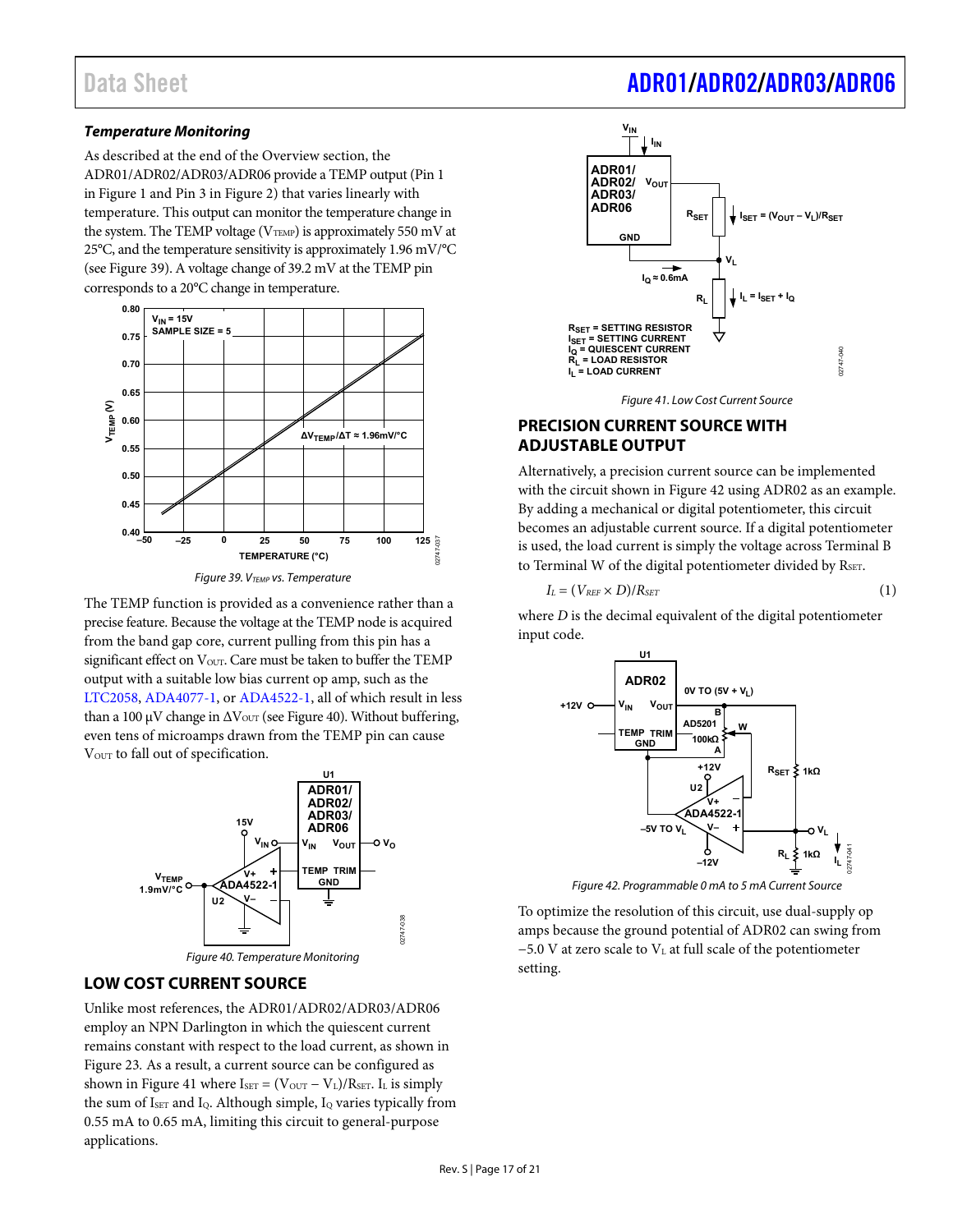### <span id="page-17-0"></span>**PROGRAMMABLE 4 mA TO 20 mA CURRENT TRANSMITTER**

Because of their precision, adequate current handling and small footprint, the devices are suitable as the reference sources for many high performance converter circuits. One of these applications is a multichannel 16-bit, 4 mA to 20 mA current transmitter in the industrial control market (se[e Figure 43\)](#page-17-2). This circuit employs a Howland current pump at the output to yield better efficiency, a lower component count, and a higher voltage compliance than the conventional design with op amps and MOSFETs. In this circuit, if the resistors are matched such

that  $R1 = R1'$ ,  $R2 = R2'$ , and  $R3 = R3'$ , the load current is

$$
I_L = \frac{(R2 + R3)/R1}{R3'} \times \frac{V_{REF} \times D}{2^N}
$$
 (2)

where:

*D* is similarly the decimal equivalent of the DAC input code. *N* is the number of bits of the DAC.

According to Equation 2, R3' can set the sensitivity. Make R3' as small as necessary to achieve the current needed within the U4 output current driving capability. Alternatively, keep other resistors high to conserve power.

In this circuit, th[e AD8512 i](https://www.analog.com/AD8512?doc=ADR01_02_03_06.pdf)s capable of delivering 20 mA of current, and the voltage compliance approaches 15.0 V.



Figure 43. Programmable 4 mA to 20 mA Transmitter

<span id="page-17-2"></span>The Howland current pump yields a potentially infinite output impedance, that is highly desirable, but resistance matching is critical in this application. The output impedance can be determined using Equation 3. As shown by this equation, if the resistors are perfectly matched, Zo is infinite. Alternatively, if the resistors are not matched,  $Z_0$  is either positive or negative. If the latter is true, oscillation can occur. For this reason, connect Capacitor C1 in the range of 1 pF to 10 pF between VP and the output terminal of U4 to filter any oscillation.

$$
Z_O = \frac{V_t}{I_t} = \frac{R I'}{\left(\frac{R I'R2}{R I R 2'} - 1\right)}
$$
\n(3)

In this circuit, the ADR01 provides the stable 10.000 V reference for th[e AD5544](https://www.analog.com/AD5544?doc=ADR01_02_03_06.pdf) quad 16-bit DAC. The resolution of the adjustable current is 0.3 μA/step, and the total worst-case INL error is merely 4 LSBs. Such error is equivalent to 1.2 μA or a 0.006% system error, which is well below the requirements of most systems. The result is shown i[n Figure 44 w](#page-17-3)ith measurement taken at 25°C and 70°C and a total system error of 4 LSBs at both 25°C and 70°C.



<span id="page-17-3"></span>Figure 44. Result of Programmable 4 mA to 20 mA Current Transmitter

### <span id="page-17-1"></span>**PRECISION BOOSTED OUTPUT REGULATOR**

A precision voltage output with boosted current capability can be realized with the circuit shown in [Figure 45.](#page-17-4) In this circuit, U2 forces  $V<sub>OUT</sub>$  to be equal to  $V<sub>REF</sub>$  by regulating the turn-on of N1, thereby making the load current furnished by  $V_{IN}$ . In this configuration, a 50 mA load is achievable at  $V_{\text{IN}}$  of 15.0 V. Moderate heat generates on the MOSFET, and higher current is achieved with a replacement of a larger device. In addition, for a heavy capacitive load with a fast edging input signal, add a buffer at the output to enhance the transient response.



<span id="page-17-4"></span>Figure 45. Precision Boosted Output Regulator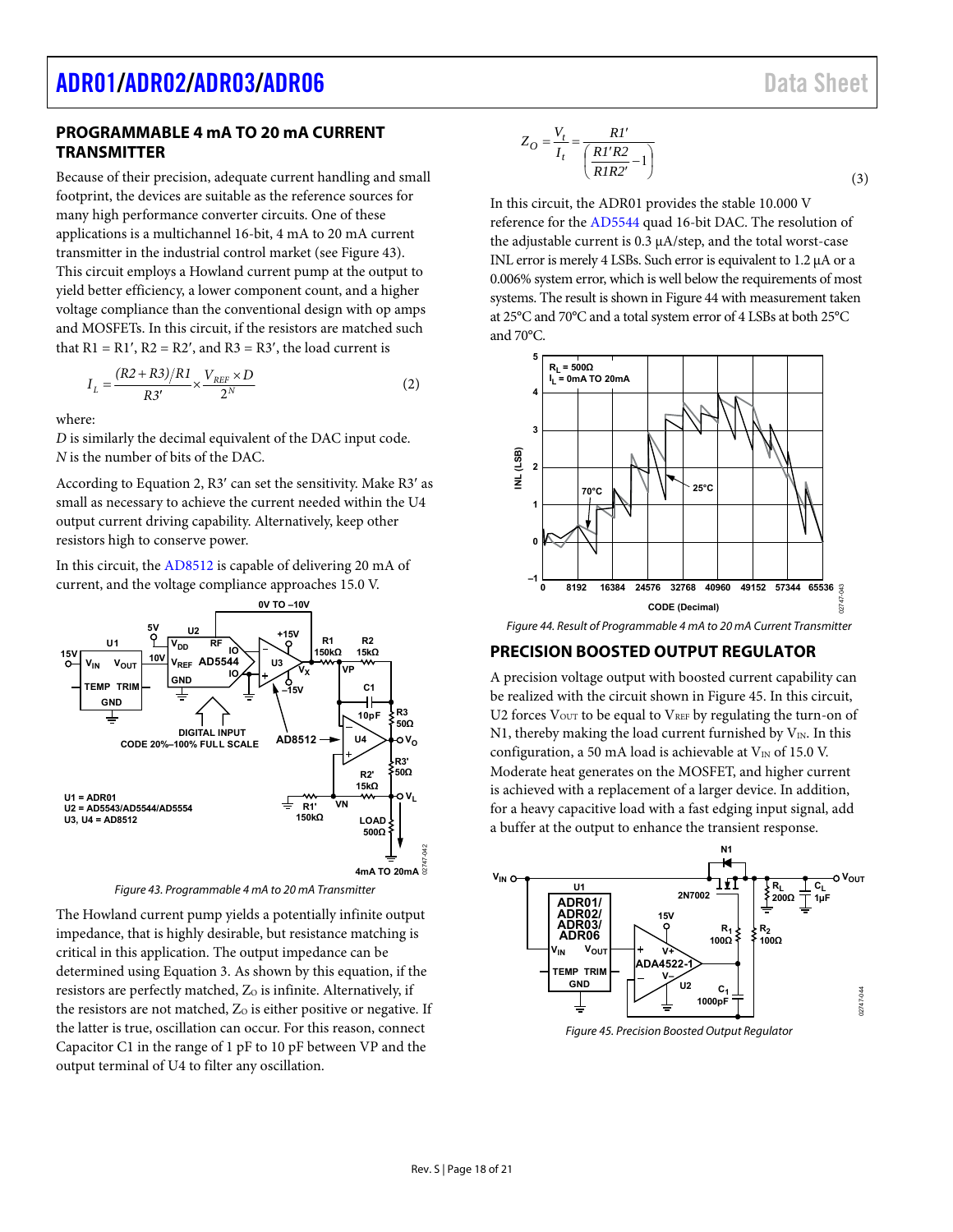**04-05-2017-B**

04-05-2017-B

# <span id="page-18-0"></span>OUTLINE DIMENSIONS



Rev. S | Page 19 of 21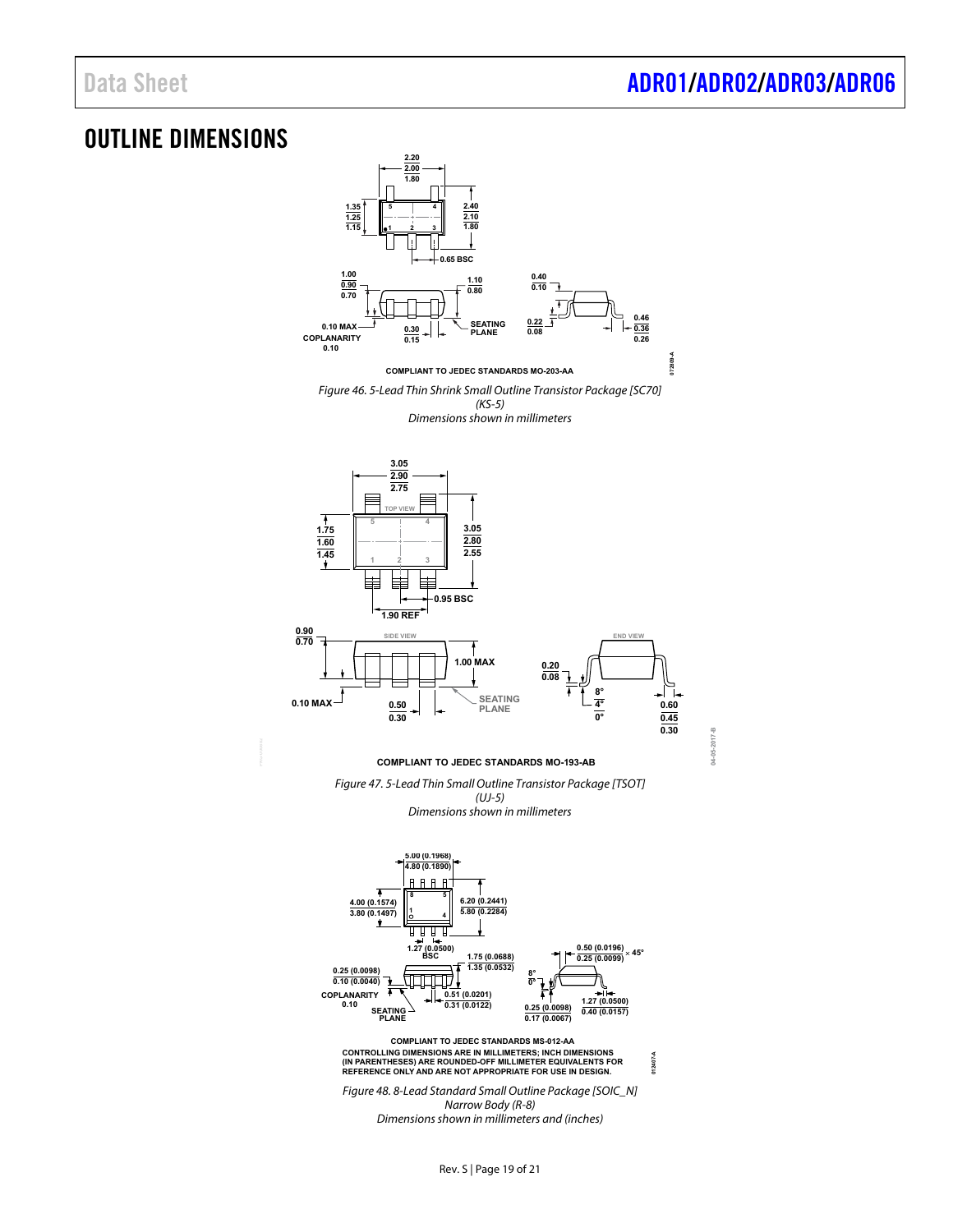# <span id="page-19-0"></span>[ADR01/](https://www.analog.com/ADR01?doc=ADR01_02_03_06.pdf)[ADR02/](https://www.analog.com/ADR02?doc=ADR01_02_03_06.pdf)[ADR03/](https://www.analog.com/ADR03?doc=ADR01_02_03_06.pdf)[ADR06](https://www.analog.com/ADR06?doc=ADR01_02_03_06.pdf) data Sheet

## **ORDERING GUIDES**

### *ADR01 Ordering Guide*

|                 |                     | <b>Initial Accuracy</b> |      |                         |                                     | Temperature                   |                   |                      |                        |  |  |
|-----------------|---------------------|-------------------------|------|-------------------------|-------------------------------------|-------------------------------|-------------------|----------------------|------------------------|--|--|
| Model $1/2$     | $V_{\text{out}}(V)$ | (mV)                    | (%)  | Coefficient<br>(ppm/°C) | <b>Temperature</b><br>Range         | Package<br><b>Description</b> | Package<br>Option | Orderina<br>Quantity | <b>Marking</b><br>Code |  |  |
| ADR01ARZ        | 10                  | 10                      | 0.1  | 10                      | $-40^{\circ}$ C to $+125^{\circ}$ C | 8-Lead SOIC N                 | $R-8$             | 98                   |                        |  |  |
| ADR01ARZ-REEL7  | 10                  | 10                      | 0.1  | 10                      | $-40^{\circ}$ C to $+125^{\circ}$ C | 8-Lead SOIC N                 | $R-8$             | 1.000                |                        |  |  |
| ADR01BRZ        | 10                  | 5                       | 0.05 | 3                       | $-40^{\circ}$ C to $+125^{\circ}$ C | 8-Lead SOIC N                 | $R-8$             | 98                   |                        |  |  |
| ADR01BRZ-REEL7  | 10                  | 5                       | 0.05 | 3                       | $-40^{\circ}$ C to $+125^{\circ}$ C | 8-Lead SOIC N                 | $R-8$             | 1000                 |                        |  |  |
| ADR01WARZ-R7    | 10                  | 14                      | 0.14 | 10                      | $-40^{\circ}$ C to $+125^{\circ}$ C | 8-Lead SOIC N                 | $R-8$             | 1.000                |                        |  |  |
| ADR01WARZ-RL    | 10                  | 14                      | 0.14 | 10                      | $-40^{\circ}$ C to $+125^{\circ}$ C | 8-Lead SOIC N                 | $R-8$             | 2,500                |                        |  |  |
| ADR01AUJZ-REEL7 | 10                  | 10                      | 0.1  | 25                      | $-40^{\circ}$ C to $+125^{\circ}$ C | 5-Lead TSOT                   | $UJ-5$            | 3,000                | R <sub>1</sub> E       |  |  |
| ADR01BUJZ-REEL7 | 10                  | 5                       | 0.05 | 9                       | $-40^{\circ}$ C to $+125^{\circ}$ C | 5-Lead TSOT                   | $UJ-5$            | 3,000                | R <sub>1</sub> F       |  |  |
| ADR01AKSZ-REEL7 | 10                  | 10                      | 0.1  | 25                      | $-40^{\circ}$ C to $+125^{\circ}$ C | 5-Lead SC70                   | $KS-5$            | 3,000                | R <sub>1</sub> E       |  |  |
| ADR01BKSZ-REEL7 | 10                  | 5                       | 0.05 | 9                       | $-40^{\circ}$ C to $+125^{\circ}$ C | 5-Lead SC70                   | $KS-5$            | 3,000                | R <sub>1</sub> F       |  |  |

 $1 Z =$  RoHS Compliant Part.

 $2$  W = Qualified for automotive applications.

#### *ADR02 Ordering Guide*

|                 |                     | <b>Initial Accuracy</b> |      | Temperature             |                                     |                               |                          |                      |                  |
|-----------------|---------------------|-------------------------|------|-------------------------|-------------------------------------|-------------------------------|--------------------------|----------------------|------------------|
| Model $1/2$     | $V_{\text{out}}(V)$ | (mV)                    | (%)  | Coefficient<br>(ppm/°C) | Temperature<br>Range                | Package<br><b>Description</b> | Package<br><b>Option</b> | Orderina<br>Quantity | Marking<br>Code  |
| ADR02ARZ        | 5                   | 5                       | 0.1  | 10                      | $-40^{\circ}$ C to $+125^{\circ}$ C | 8-Lead SOIC N                 | $R-8$                    | 98                   |                  |
| ADR02ARZ-REEL   | 5                   | 5                       | 0.1  | 10                      | $-40^{\circ}$ C to $+125^{\circ}$ C | 8-Lead SOIC N                 | $R-8$                    | 2,500                |                  |
| ADR02ARZ-REEL7  | 5                   | 5                       | 0.1  | 10                      | $-40^{\circ}$ C to $+125^{\circ}$ C | 8-Lead SOIC N                 | $R-8$                    | 1.000                |                  |
| ADR02WARZ-REEL  | 5                   |                         | 0.1  | 10                      | $-40^{\circ}$ C to $+125^{\circ}$ C | 8-Lead SOIC N                 | $R-8$                    | 2,500                |                  |
| ADR02WARZ-REEL7 | 5                   | 5                       | 0.1  | 10                      | $-40^{\circ}$ C to $+125^{\circ}$ C | 8-Lead SOIC N                 | $R-8$                    | 1,000                |                  |
| ADR02BRZ        | 5                   |                         | 0.06 | 3                       | $-40^{\circ}$ C to $+125^{\circ}$ C | 8-Lead SOIC N                 | $R-8$                    | 98                   |                  |
| ADR02BRZ-REEL7  | 5                   |                         | 0.06 | 3                       | $-40^{\circ}$ C to $+125^{\circ}$ C | 8-Lead SOIC N                 | $R-8$                    | 1,000                |                  |
| ADR02AUJZ-REEL7 | 5                   | 5                       | 0.1  | 25                      | $-40^{\circ}$ C to $+125^{\circ}$ C | 5-Lead TSOT                   | UJ-5                     | 3,000                | R <sub>1</sub> G |
| ADR02BUJZ-REEL7 | 5                   | 3                       | 0.06 | 9                       | $-40^{\circ}$ C to $+125^{\circ}$ C | 5-Lead TSOT                   | UJ-5                     | 3,000                | R <sub>1</sub> H |
| ADR02AKSZ-REEL7 | 5                   | 5                       | 0.1  | 25                      | $-40^{\circ}$ C to $+125^{\circ}$ C | 5-Lead SC70                   | $KS-5$                   | 3,000                | R <sub>1</sub> G |
| ADR02BKSZ-REEL7 | 5                   | 3                       | 0.06 | 9                       | $-40^{\circ}$ C to $+125^{\circ}$ C | 5-Lead SC70                   | $KS-5$                   | 3,000                | R <sub>1</sub> H |

<sup>1</sup> Z = RoHS Compliant Part.<br><sup>2</sup> W = Qualified for automotive applications.